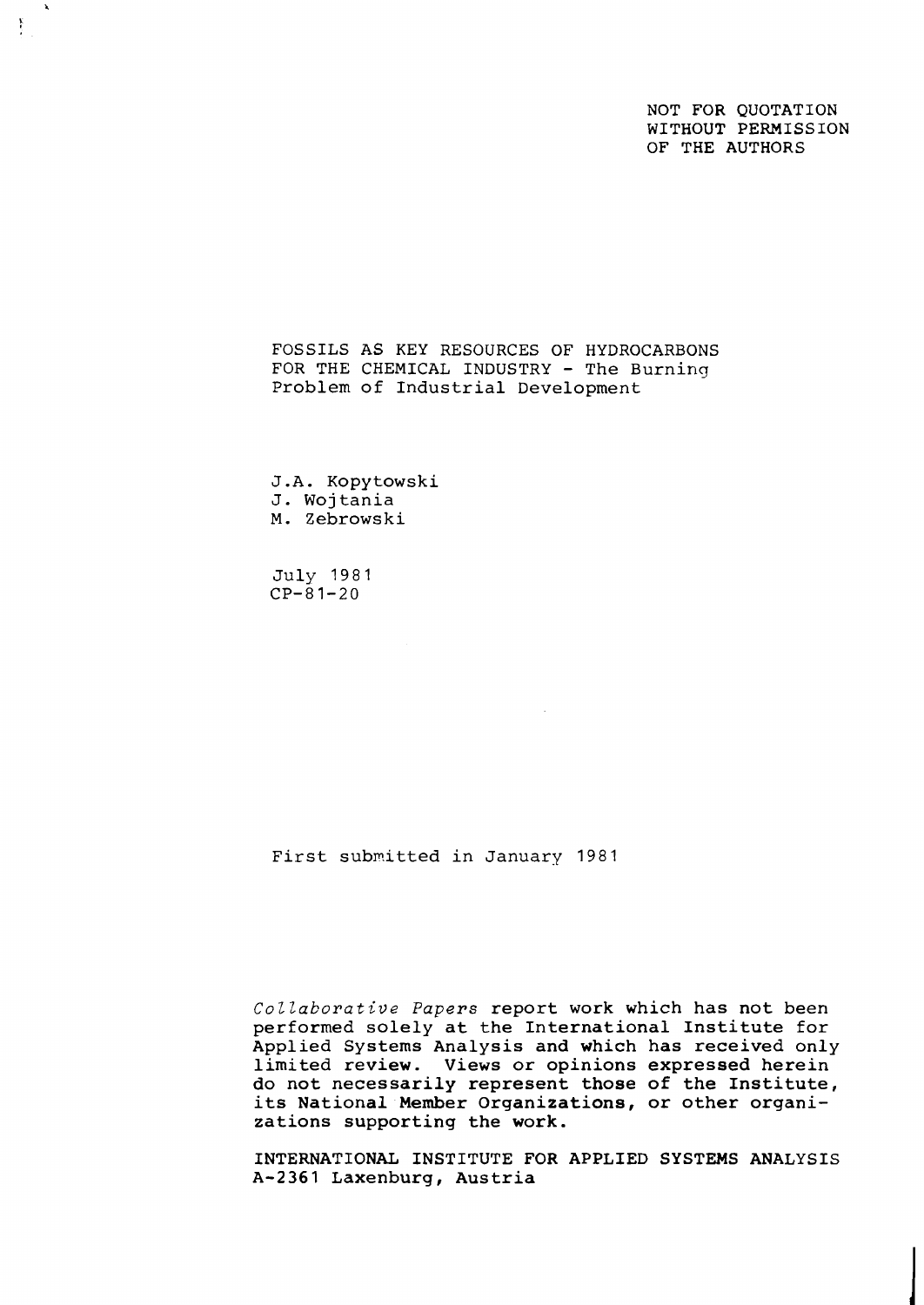THE AUTHORS

Dr. Jerzy Kopytowski (M.Sc., Ph.D.) Industrial Chemistry Research Institute Warsaw, Poland

Dr. Maciej Zebrowski (M.Sc., Ph.D.) Academy of Mining and Metallurgy Krakow, Poland

Ing. Jerzy Wojtania (M.Sc.) BIPRI Prosynchem Gliwice, Poland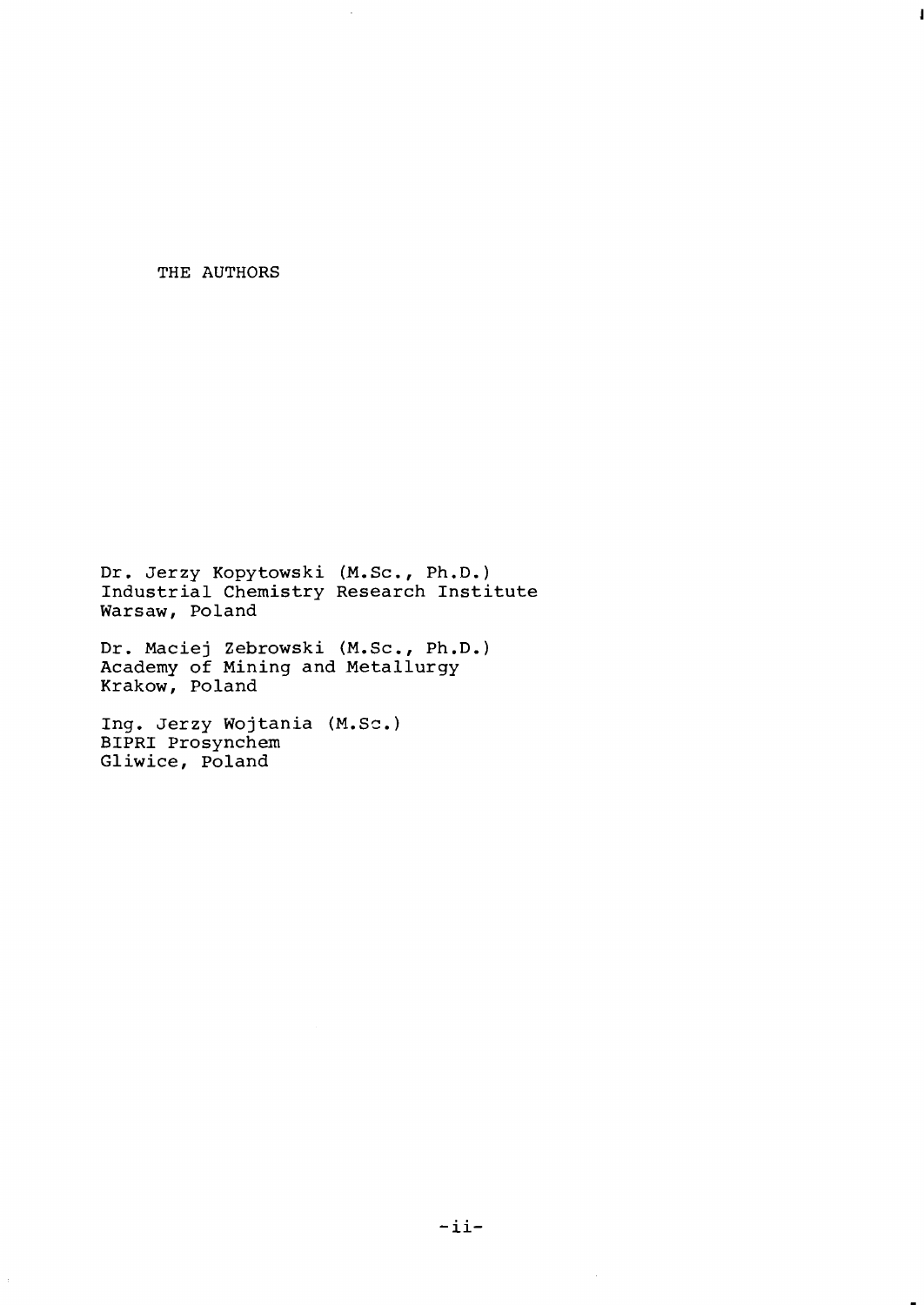PREFACE

The future role of fossils in the world economy is a controversial problem which is being discussed among economists and<br>engineers. Unfortunately, a variety of the reports already pu Unfortunately, a variety of the reports already published describe solutions without detailed identification, and the data quoted are hardly comparable. Systems analysis may contribute substantially in such a case, and the research undertaken within the framework of the cooperative agreement between IIASA and the Academy of Mining and Metallurgy, Krakow, is an example of this. The preliminary results presented in this collaborative paper were discussed in January **<sup>1981</sup>** at <sup>a</sup> seminar held at IIASA.

> Janusz Kindler Chairman Resources & Environment Area

> > j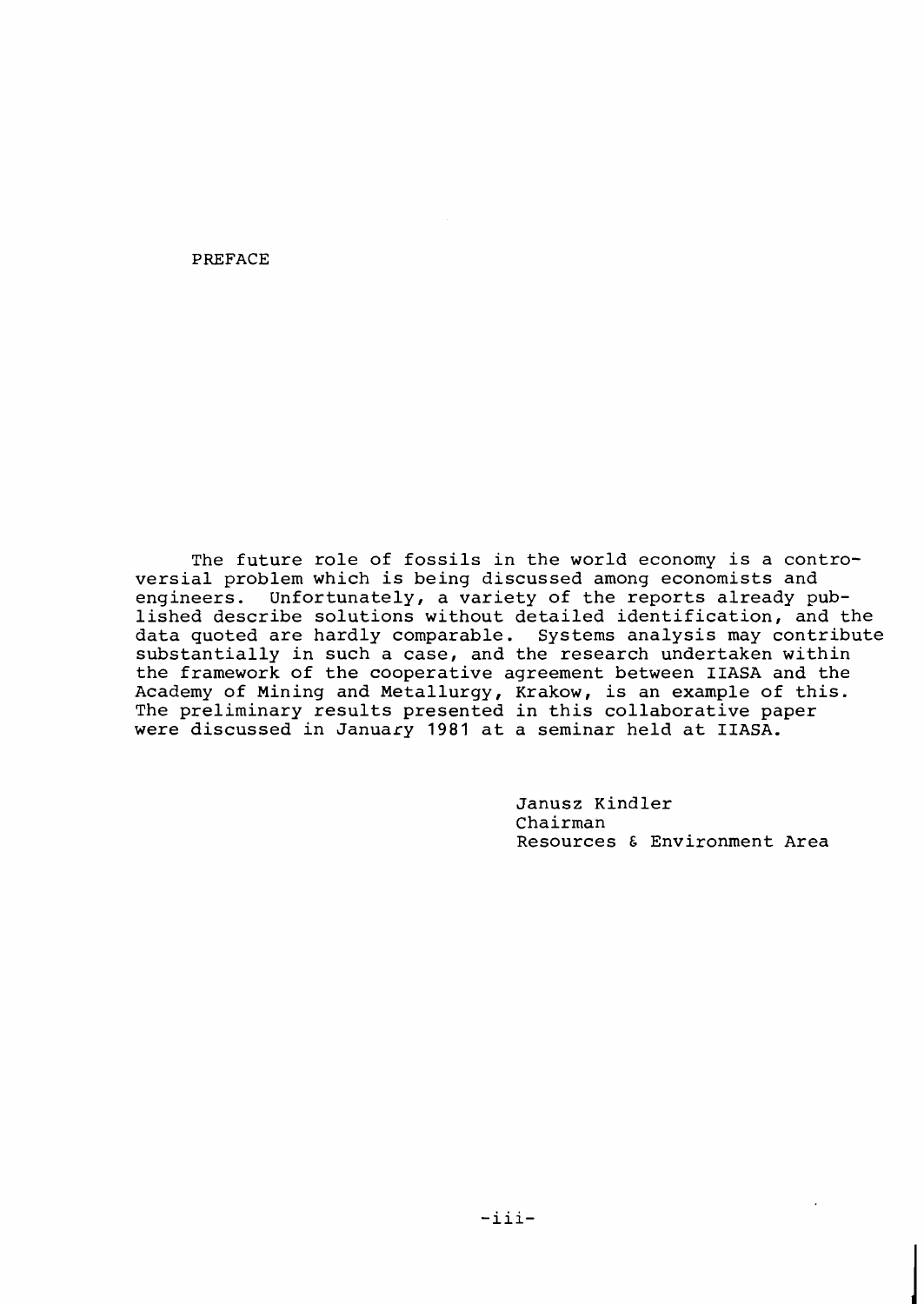$\mathbf{I}$ 

 $\overline{\phantom{a}}$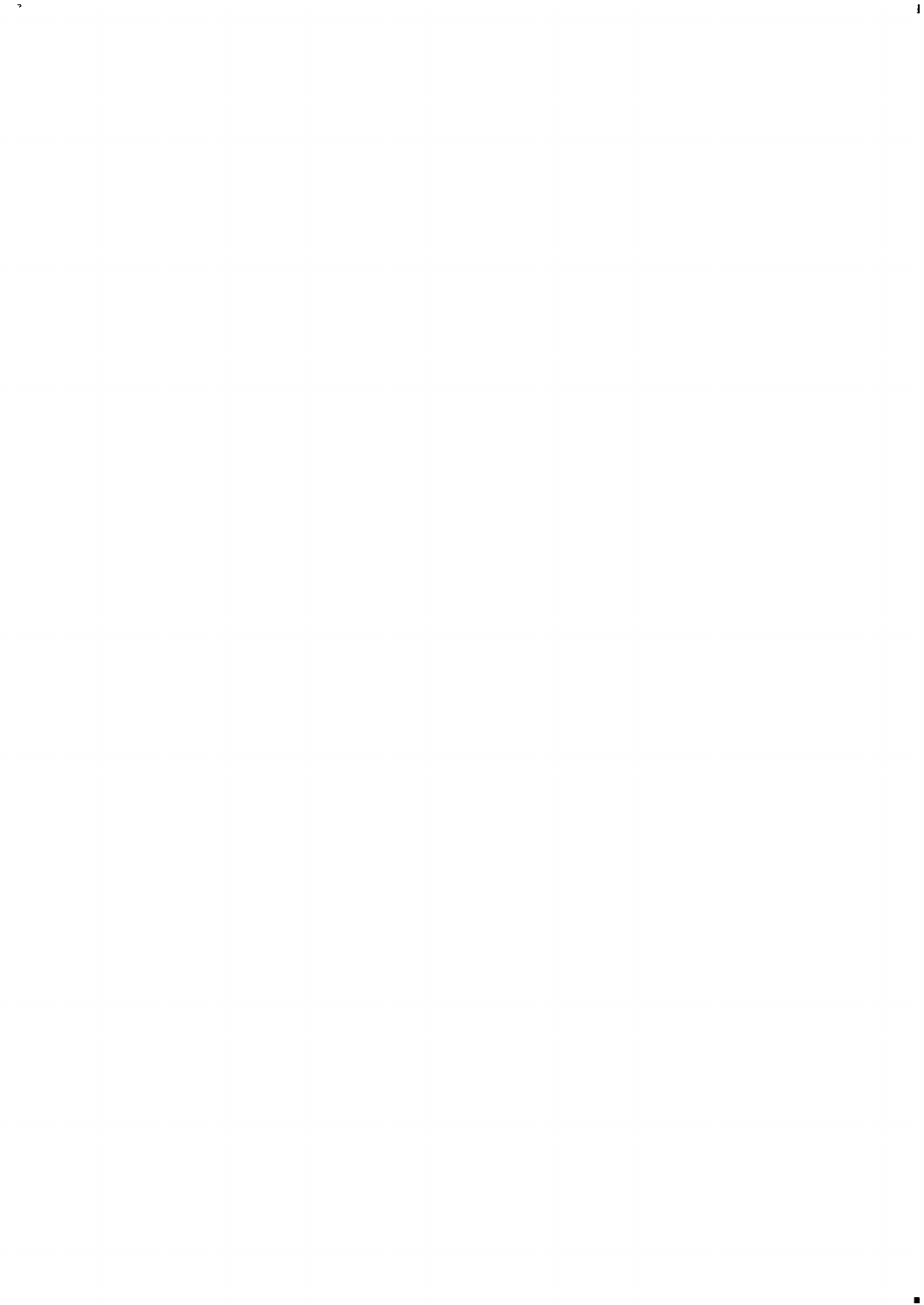ACKNOWLEDGMENTS

The research program is partially carried out in cooperation with IIASA, under the terms of the agreement between IIASA and the Institute for Control and Systems Engineering of the Academy of Mining and Metallurgy (ICSE-AMM), Krakow, Poland, and sponsored by the Ministry of Chemical Industry.

The authors would like to thank Dr. J. Kindler, who contributed in several discussions to the formulation of the problem.

 $\overline{\mathsf{I}}$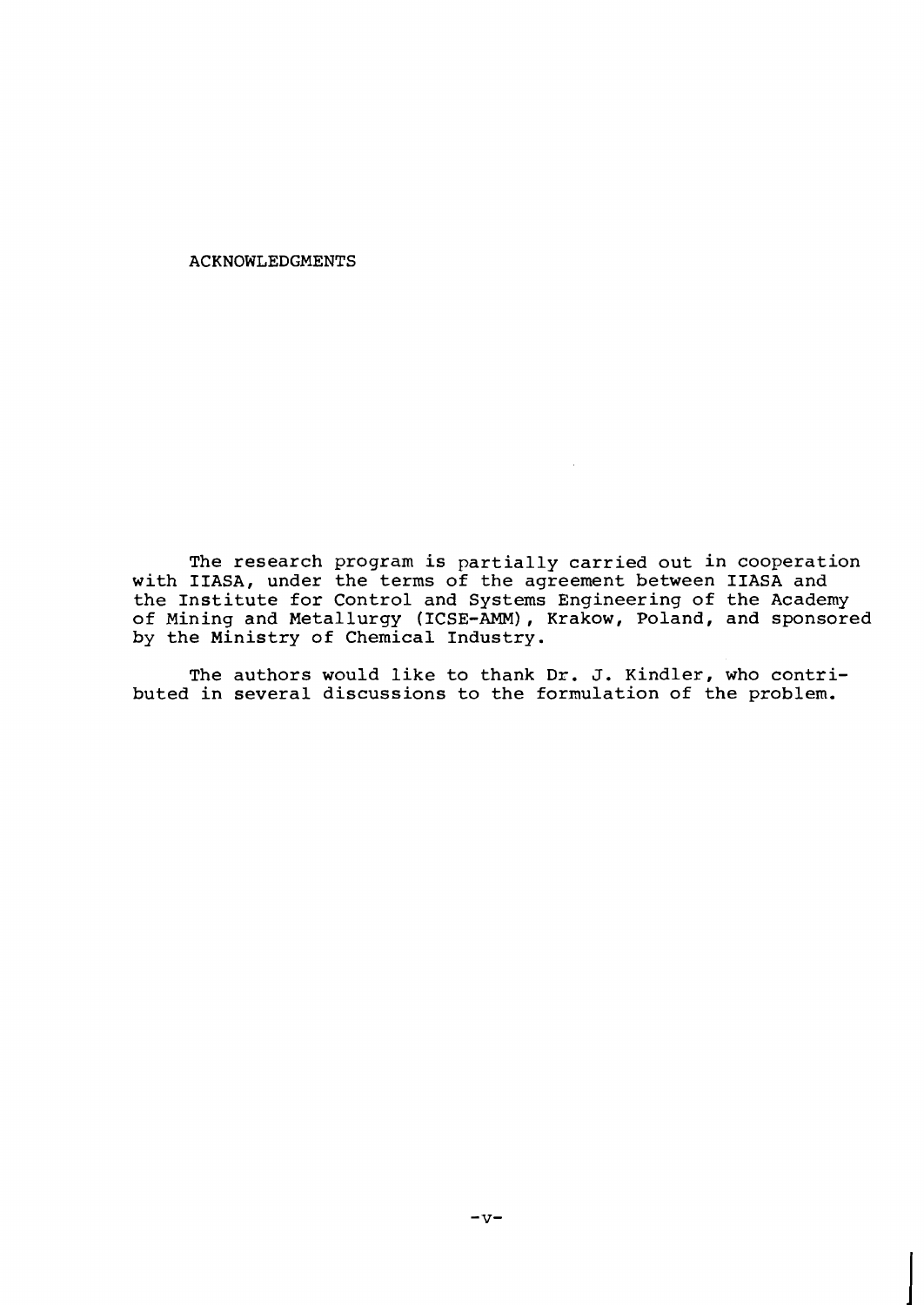$\pmb{\mathsf{I}}$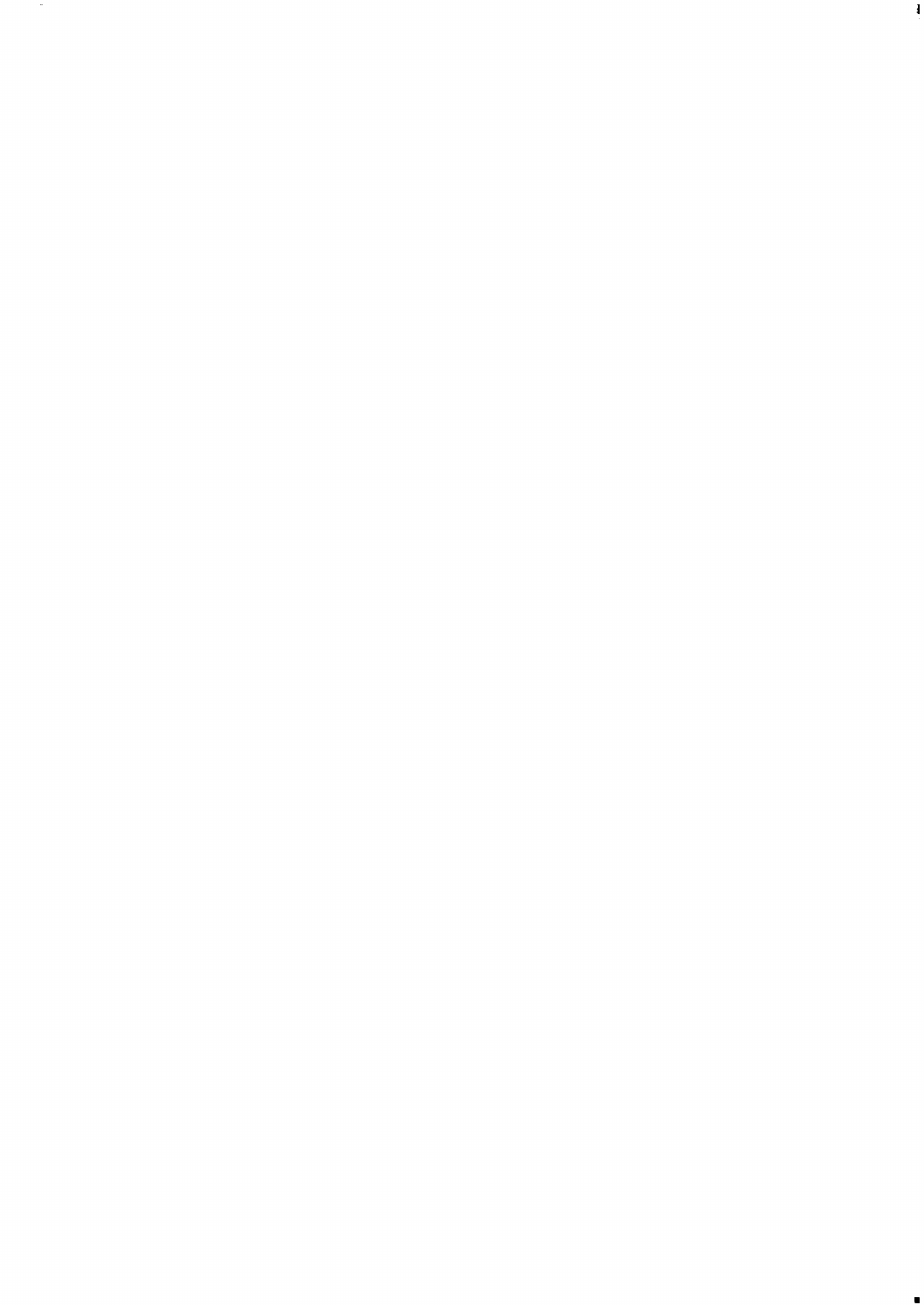ABSTRACT

Intensive research is being pursued world-wide to establish <sup>a</sup> methodology for industrial development. Many types of changes play an important role in the dynamics of the industrial structure in both large and small economies. The global energy supply and future substitution of crude oil are among the most important and widely investigated constraints. With the existing patterns of production and development strongly determined by the specific conditions in a given region, the development of various raw materials for the chemical industry is of great importance. The impact of changing production methods in feedstock hydrocarbons on industrial development requires further intensive research. A non-uniform demand vector and a variety of possible production processes, with <sup>a</sup> constrained supply of resources in different economic regions and countries, open <sup>a</sup> number of possibilities for new and non-conventional solutions. Further, hydrocarbon synthesis for the chemical industry should be <sup>a</sup> high priority research goal, not only because of the scale of demand, but because of the properties of the substances themselves. Provided the problem of production of hydrocarbon feedstock for the chemical industry can be solved successfully, the same methodology could also be used for the analysis of synfuel production: It would contribute to <sup>a</sup> better understanding of the dynamics of the industrial structure.

.1

J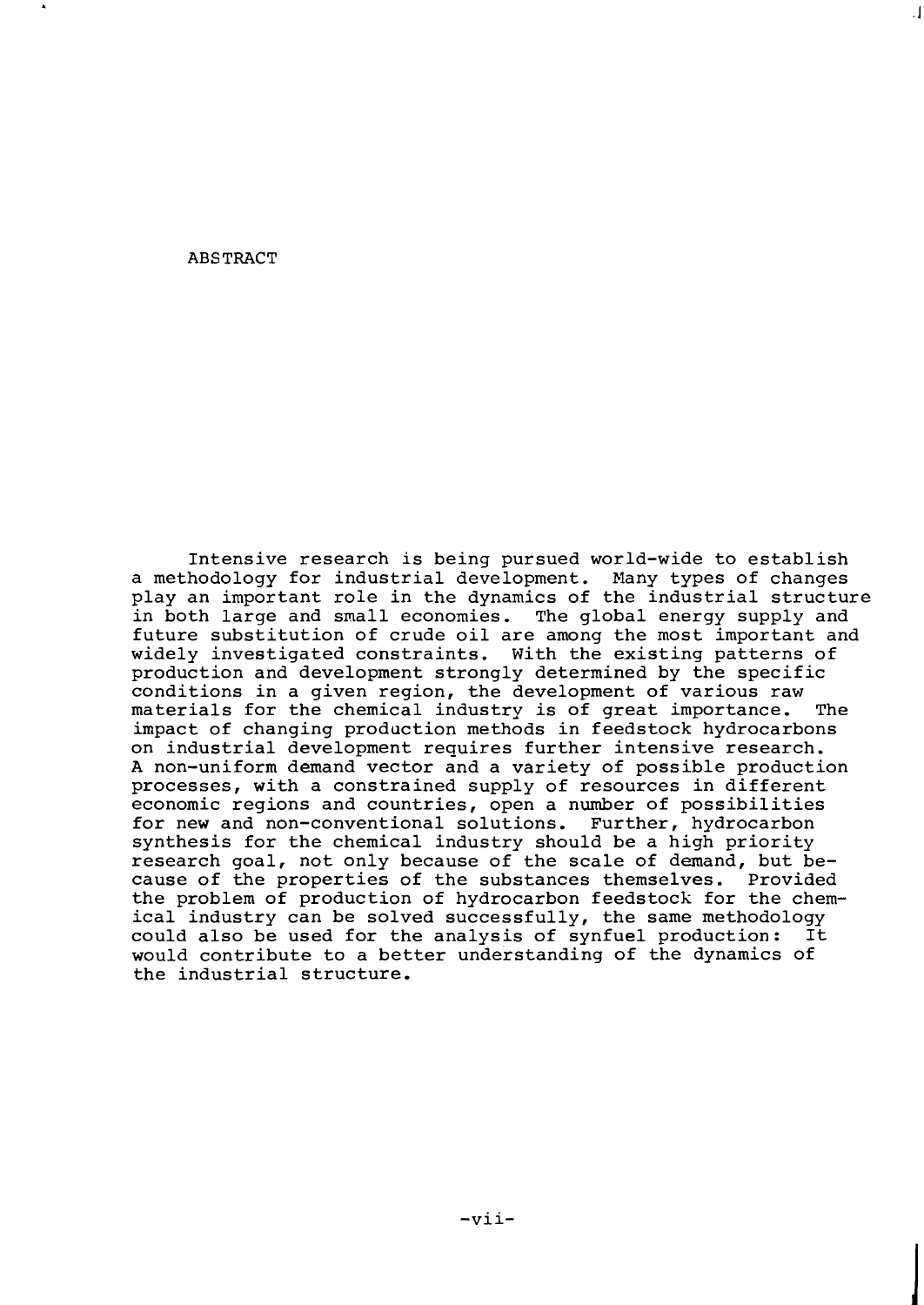$\pmb{\mathsf{l}}$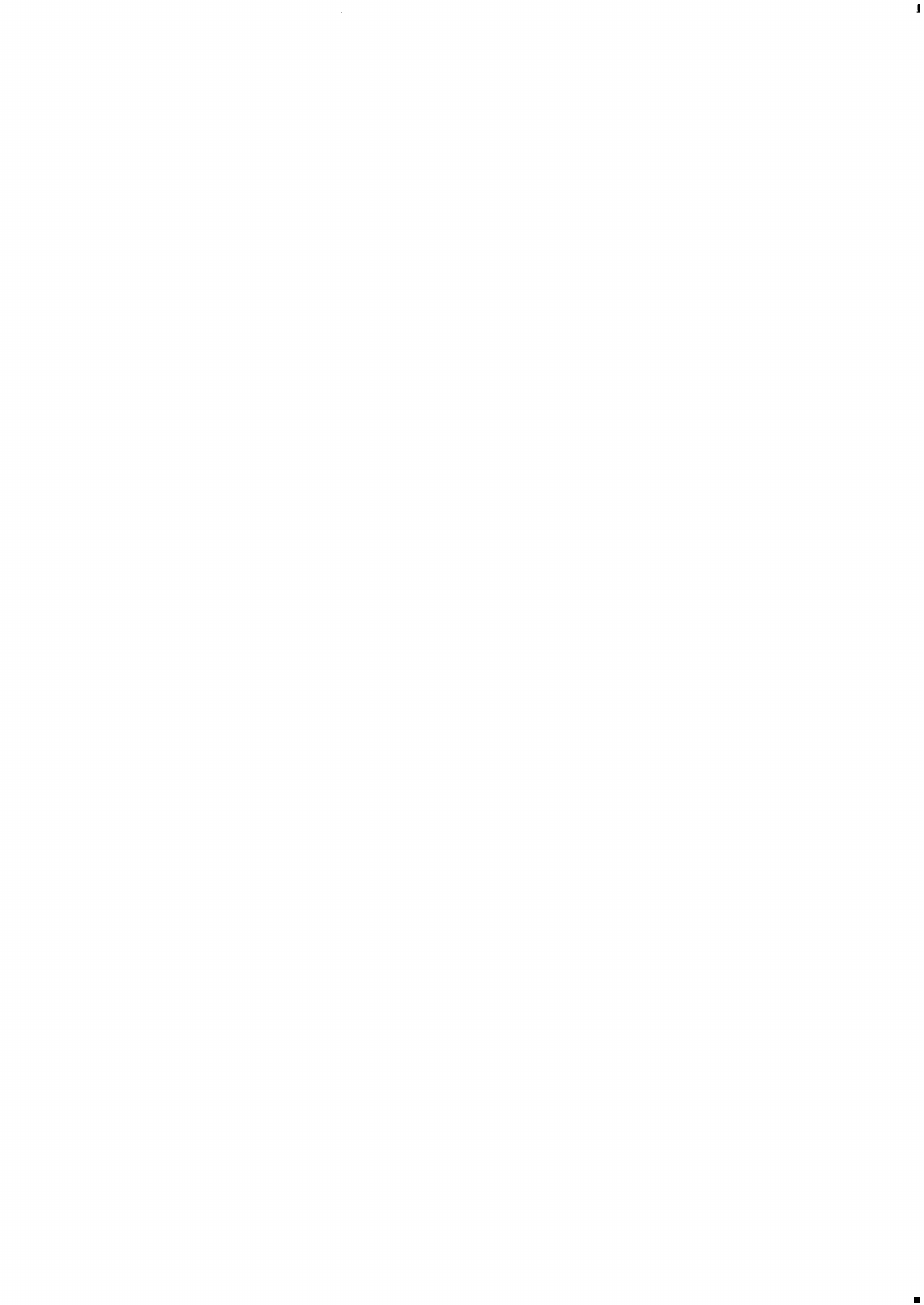# CONTENTS

 $\int$ 

| INTRODUCTION                              |     |
|-------------------------------------------|-----|
| SUBSTITUTION OF THE HYDROCARBON FEEDSTOCK | 3   |
| WHAT IS TO BE SOLVED AND OPTIMIZED?       | 8   |
| MODEL OF THE PROPOSED SYSTEM              | 15. |
| CONCLUS IONS                              | 20  |
| REFERENCES                                | 21  |

 $\sim 10$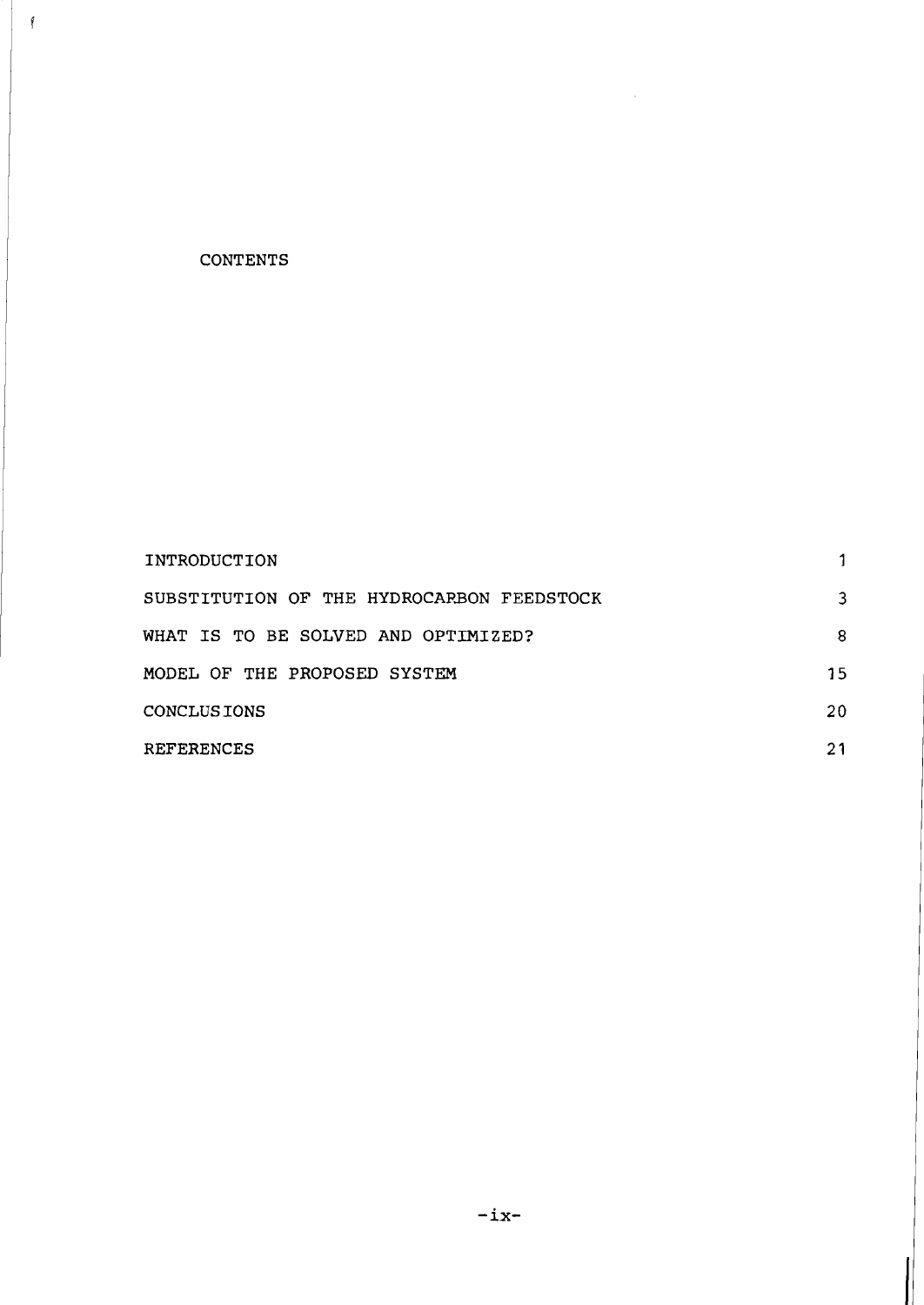$\mathcal{F}_\mathrm{c}$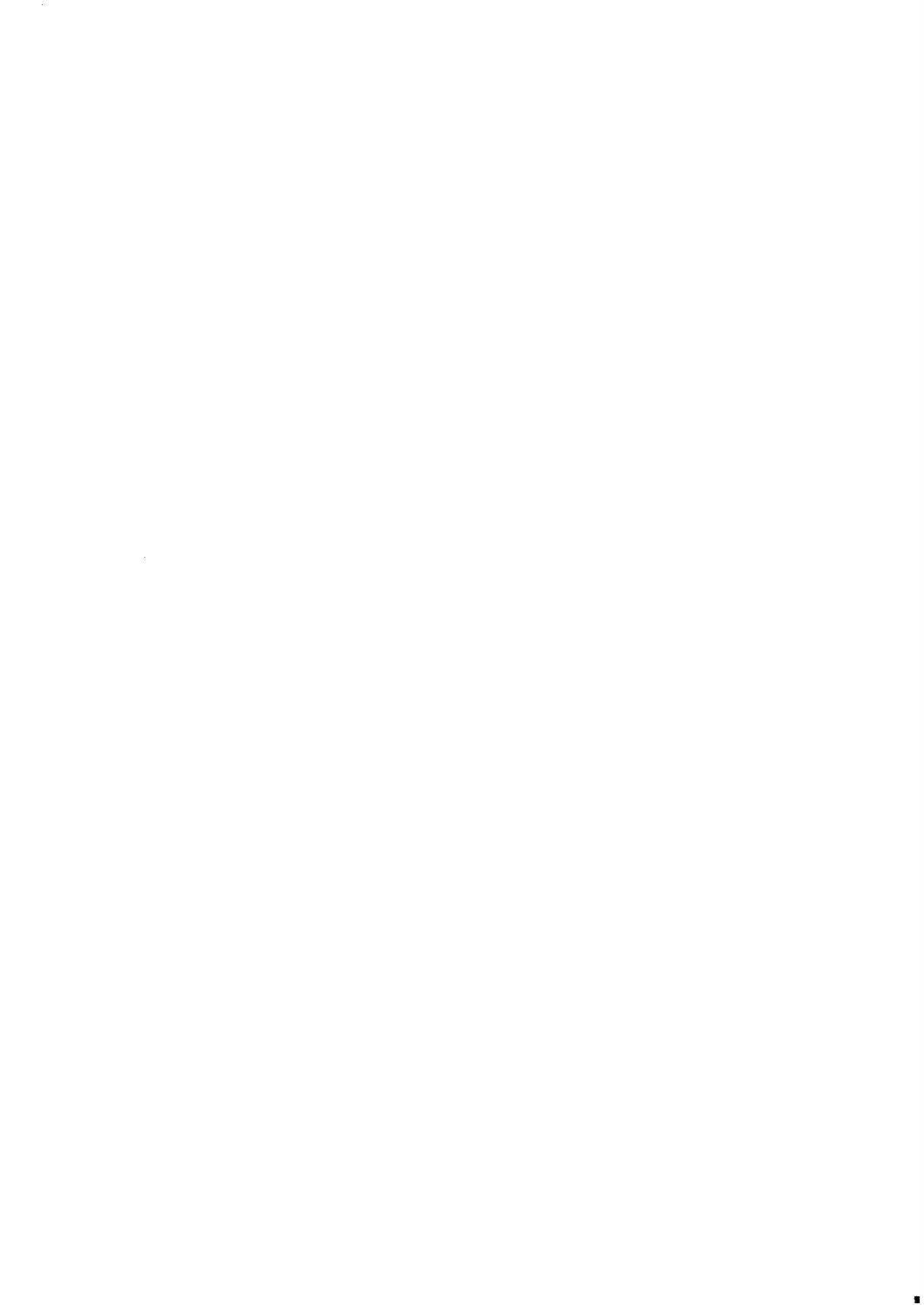FOSSILS AS KEY RESOURCES OF HYDROCARBONS FOR THE CHEMICAL INDUSTRY--The Burning Problem of Industrial Development

J.A. Kopytowski, J. Wojtania, and M. Zebrowski

### INTRODUCTION

Hydrocarbons are extremely specific compounds. They exist as such or can be synthesized into long chain formations as well as into complicated rings, react easily with other elements of the earth's core, and not only is the human being based on this structure, but his civilization depends on it. It is easy to prove that the major and most important part of industry utilizes hydrocarbons or their derivatives. The problem then, of how to balance their supply and demand becomes the main hindrance to the process of development of an industrial structure. Hydrocarbons are obtained mainly from crude oil processing, therefore hydrocarbons for the chemical industry and for other sectors have the same origin. This creates competing demand between the chemical industry and the energy sector which has to supply energy for home heating, industrial boilers, automobiles, etc.

During the past few years, a large number of reports have appeared, discussing future levels of oonsumption of liquid fuels, the availability of resources, the economic as well as the political factors affecting their production and consumption. OPEC's policies instigated a more careful investigation of the future balance which led to the development of many research programs on synthetic hydrocarbons production, with more emphasis on synfuels. Large scale programs have been initiated for the substitution of energy from liquid fuels by nuclear, solar, and biomassderived energy, coal and lignite. The main issue in energyoriented technological and systems investigations is the production of gaseous and liquid hydrocarbons--in a narrow sense called synfuels--the compositions of which permit their use as substitutes for natural gas and crude oil.

 $\parallel$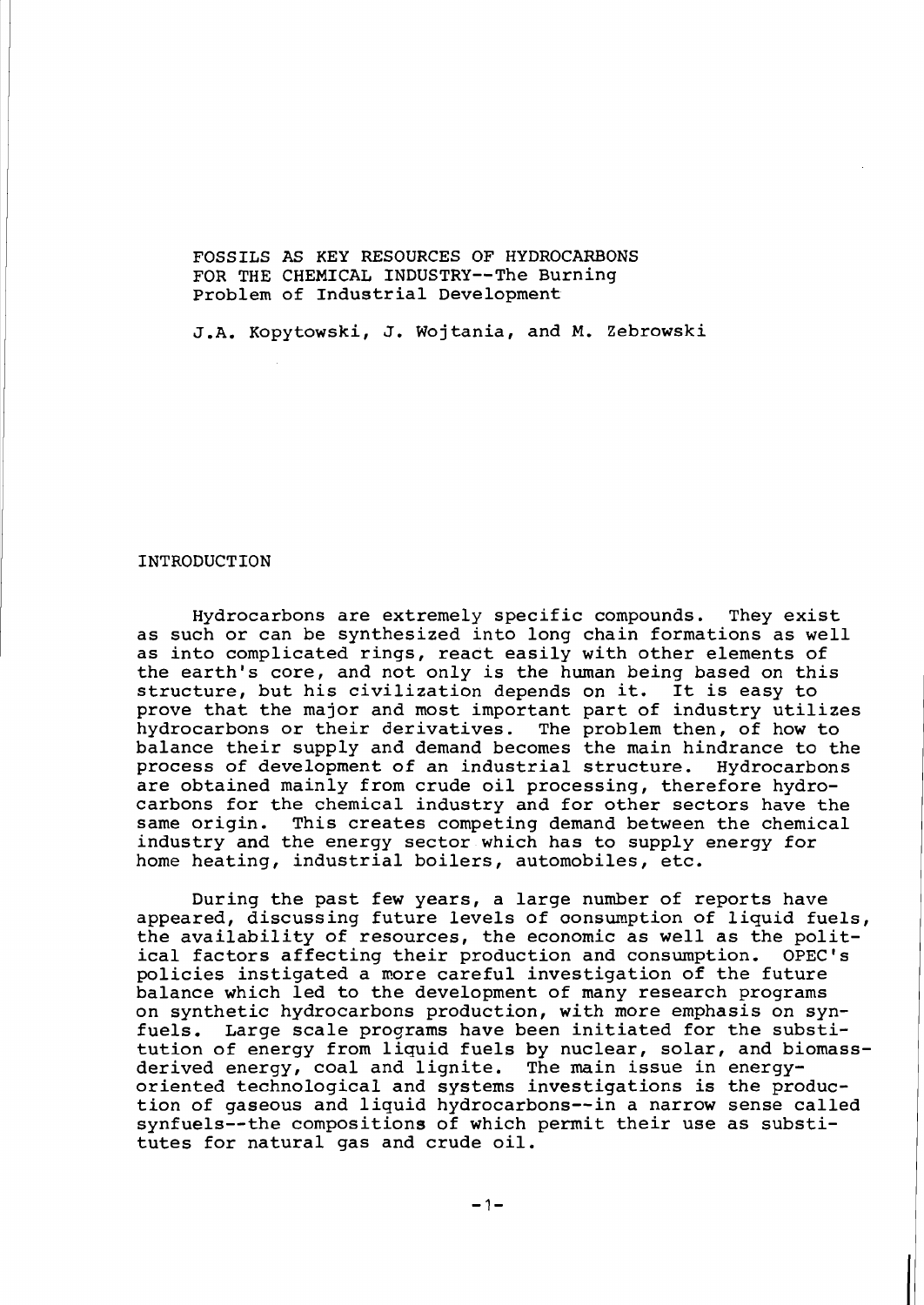It is difficult to predict the investments which will be made in this field because:

- (1) The technologies are far from being perfect, and every investor expecting a technological breakthrough waits for further research results so as to avoid severe risk.
- (2) Capital expenditures are high and comparable to other sources of energy (i.e., solar, nuclear, biomass); therefore, any economic region or country cannot be expected to employ only one universal transformation process for fossil fuels.

To substitute the present total production of crude oil by coal-derived products would require 10,000-12,000 million tons per year of different types of coal, at the current level of technology. This means that is would be necessary at least<br>to quadruple the capacity of coal mines. Processing into quadruple the capacity of coal mines. vestments are also very high. For the processing of 10 million tons/year of crude oil in <sup>a</sup> full treatment refinery, it is necessary to spend about US\$1,500 million. Engineering studies show that for <sup>a</sup> corresponding result with coal, conversion facilities capable of handling 40-50 million tons/year are necessary, with investments in the range of US\$10,000-12,000 million. The worldwide figure of capital expenditures for the total substitution of crude oil by coal is in the range of  $US$2.0 \times 10^{12}$  to 3.6  $\times$  10<sup>12</sup> so there is no question about such substitution.

One cannot therefore expect a rapid development of the synthetic fuels industry. On the other hand, further delays would pose <sup>a</sup> threat to all developed economies because the production of chemicals based on hydrocarbons will enter into dangerous competition with gasoline production where profit margins are always very high. As stated in the recommendations of the IUPAC Conference held in Toronto in 1978:

In monetary terms it has been estimated that the output of the organic chemical industry (with the crude oil origin feedstock) of the world amounts<br>to three hundred billion US dollars annually. In to three hundred billion US dollars annually. addition, it is essential to perhaps <sup>a</sup> third of the world's gross product. Any major- change in this industry will utterly change living patterns as we know today. Nevertheless, people generally, political leaders, and influential citizens seem unaware of these facts and their significance for the future quality of life on earth.

This expresses perfectly the global scale of the problem, therefore no comment is necessary.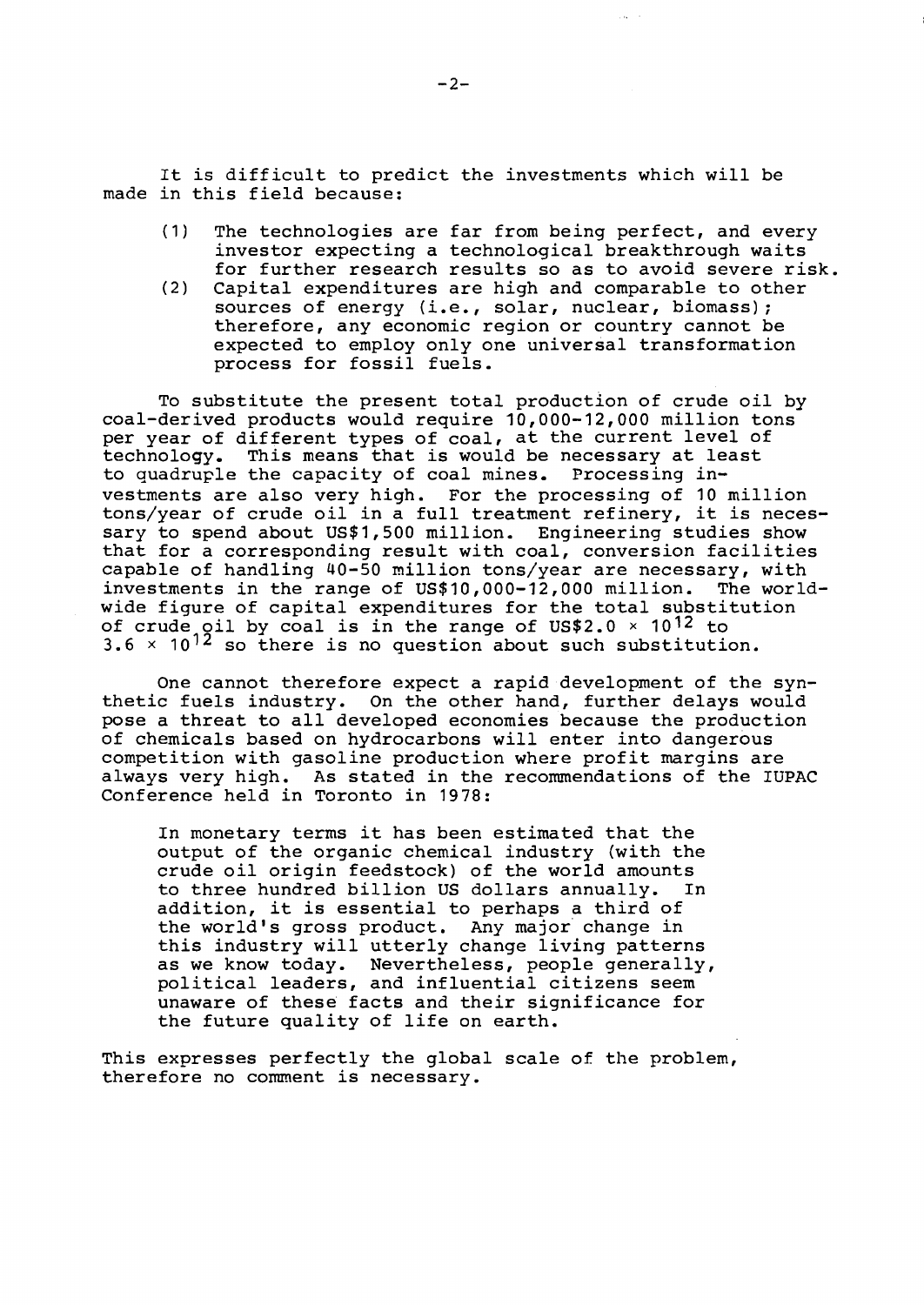### SUBSTITUTION OF THE HYDROCARBON FEEDSTOCK

Some effort is required to evaluate the world-wide consumption of hydrocarbons by the chemical industry, but rough figures are available. It has been shown that only about 3% of the total production of natural gas and crude oil serves as feedstock for the chemical industry. However, more than 50% of the refined products cannot be used directly as raw material for this industry. Therefore, for rough estimates, it is more reasonable to use the figure of 7% consumed by the chemical industry, mostly obtained from light crude oil fractions. When calculating this consumption, the figure seems to be marginal in comparison to total production. However, it is of critical importance to the chemical industry and to the overall industrial structure.

Hydrocarbons originating from crude oil and used as feedstock for the chemical industry are subject to transformations by highly sophisticated technological processes into:

- (1) Substances of low molecular weight, such as monomers (mostly double and triple bound hydrocarbons), aromatics, alcohols of different chain lengths, etc.<br>Substances of high molecular weight:
- (2)
	- plastics such as polyethylene, polypropylene, polyvinyl chloride, polystyrene, their copolymers, and <sup>a</sup> wide range of special plastics. The total production of plastics in the world is in the range of 60 million tons/year.
		- rubbers such as SBR, polybutadene, polyisoprene, The total world-wide production of rubbers is in the range of 11.5 million tons/year.
		- fibers, such as polyamides, polyesters, polyacrylonitryl, etc. The total production of fibers in the world is in the range of 10.5 million tons/year.
- $(3)$ Producer goods and commodities.

It could happen one day, that all this production could be ed by lack of raw materials, at acceptable prices. The stopped by lack of raw materials, at acceptable prices. crisis in the synthetic fibers market has not been caused by the lack of demand but by the losses incurred in the production pro-<br>cess. Substitution of polvester fibers by cotton needs twice as Substitution of polyester fibers by cotton needs twice as<br>ergy, and also causes soil degeneration. The forthmuch energy, and also causes soil degeneration. coming crisis in the synthetic plastics and rubbers branches is another case in point of the impact of unstable hydrocarbon<br>prices. Far-sighted industrialists are selling the appropriate Far-sighted industrialists are selling the appropriate production facilities.

In solving these problems an industrial structure specifically<br>cable to the chemical industry will be defined. The aim is applicable to the chemical industry will be defined. to develop this industrial structure at <sup>a</sup> low investment cost and, in cooperation with the fuel industry, to assure stable feedstock prices.

It is impossible to find <sup>a</sup> solution applicable on <sup>a</sup> global scale. It is necessary to define the balance between the demand and supply of hydrocarbons country by country or region by region, as well as the raw materials and processes available for their transformations.

j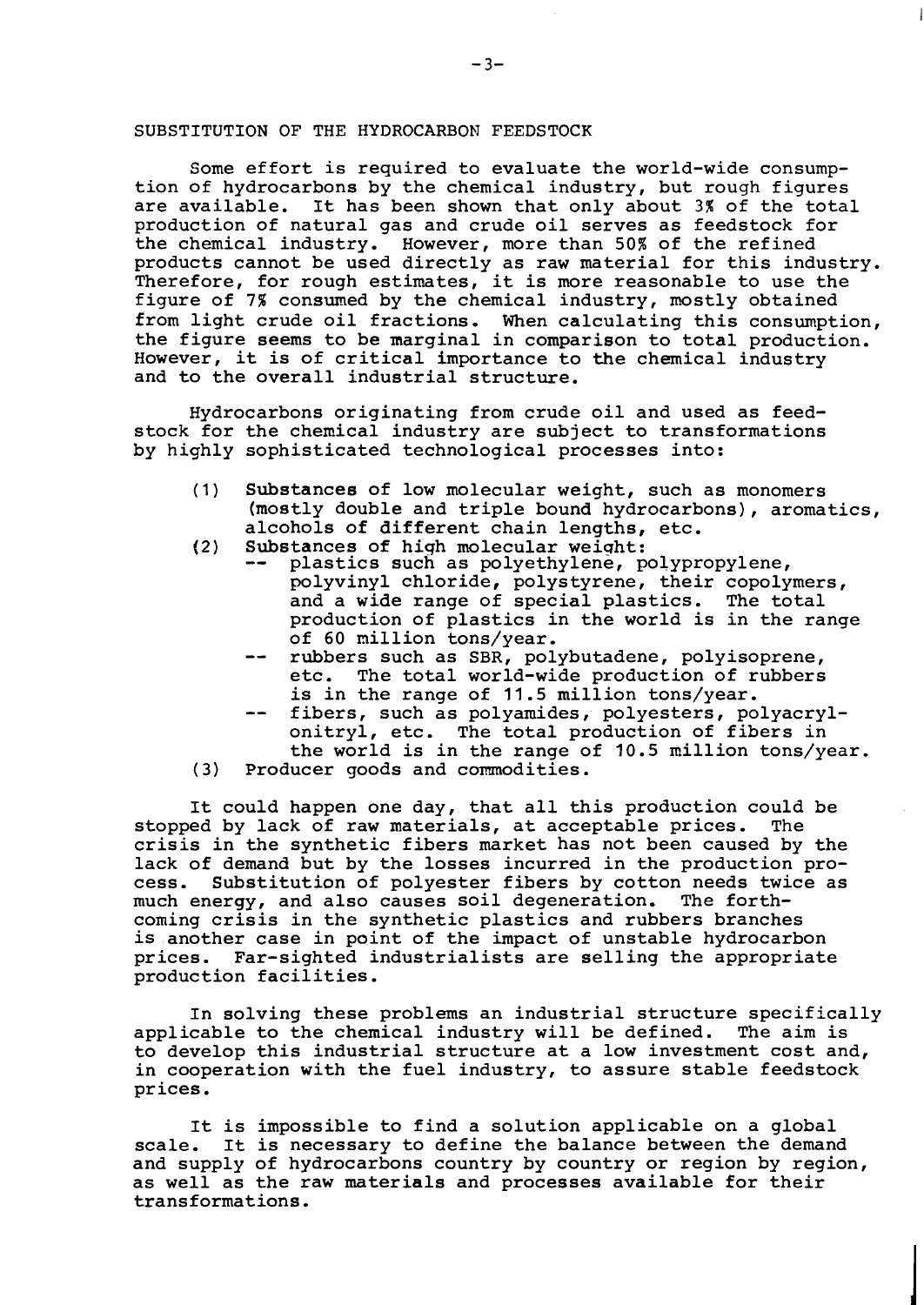The internal logic and content of the problem indicates its systems character:

- (1) The methodology for determininq the demand vector in the complex sector of consumption is to be developed--this is <sup>a</sup> typical scenario type of problem.
- (2) The methodology for identification of an appropriate industrial structure in the complex technological sector is to be developed.
- (3) The environmental constraints, the availability of resources, final distribution of the products, etc., have to be investigated.

The main task is to develop <sup>a</sup> method which would allow for implementation of the best approach to substitution of natural hydrocarbons from crude oil by other materials with <sup>a</sup> carbon content (i.e., coal, lignite, oil shales, etc.). Many possibilities must be analyzed, taking into account both construction and operation<br>costs. To make the method more universal and less susceptible to To make the method more universal and less susceptible to monetary fluctuations, it would be interesting to estimate "costs" in terms of basic natural resources, i.e., Water, Energy, Land, Materials, and Manpower (the WELMM approach), as put forward by Grenon (1976) and Haefele (1981). After the choice of the proper solution has been made, the costs, if necessary, might be evaluated also in monetary units, but under particular time and site conditions. Two cases are shown in Fiqure 1--the present situation and the most morphogenic solution possible in the future.

To attain such <sup>a</sup> goal, it is necessary to investigate some potential options. Figure 2 shows Case A, in which the answer to the "7% question" discussed above has been approached in a tradi-<br>tional way. This case is based on the assumption that the priority This case is based on the assumption that the priority of demands creates a special system of supply of hydrocarbons<br>further used as feedstock for the chemical industry. Sometimes, further used as feedstock for the chemical industry. the structure of such <sup>a</sup> system is seen as an actual pricing system, e.g., for agricultural products in the Common Market. without going into <sup>a</sup> detailed discussion of the potential applicability of this system, it should be stressed that for <sup>a</sup> number of developed countries crude oil, in contrast to agricultural products, is an imported commodity. Therefore, it could be stated that in Case A, <sup>a</sup> temporary lack of resources and unstable profits in the production of plastics, rubbers, and fibers may appear •.

Case B in Figure 3 presents the most popular concept of a possible solution to the problem. The case is based on the supposition that <sup>a</sup> deficit in fuels will provide an incentive for large investments in processing fossils to extract hydrocarbons, and thus the division of the market share will be natural. As <sup>a</sup> result, the production of feedstock for the chemical industry will be totally dependent on equilibrium in the fuel sector and will also lead to the situation where the structure of hydrocarbons (from the point of view of the molecular properties), would call for unnecessary transformations and additional loss of energy.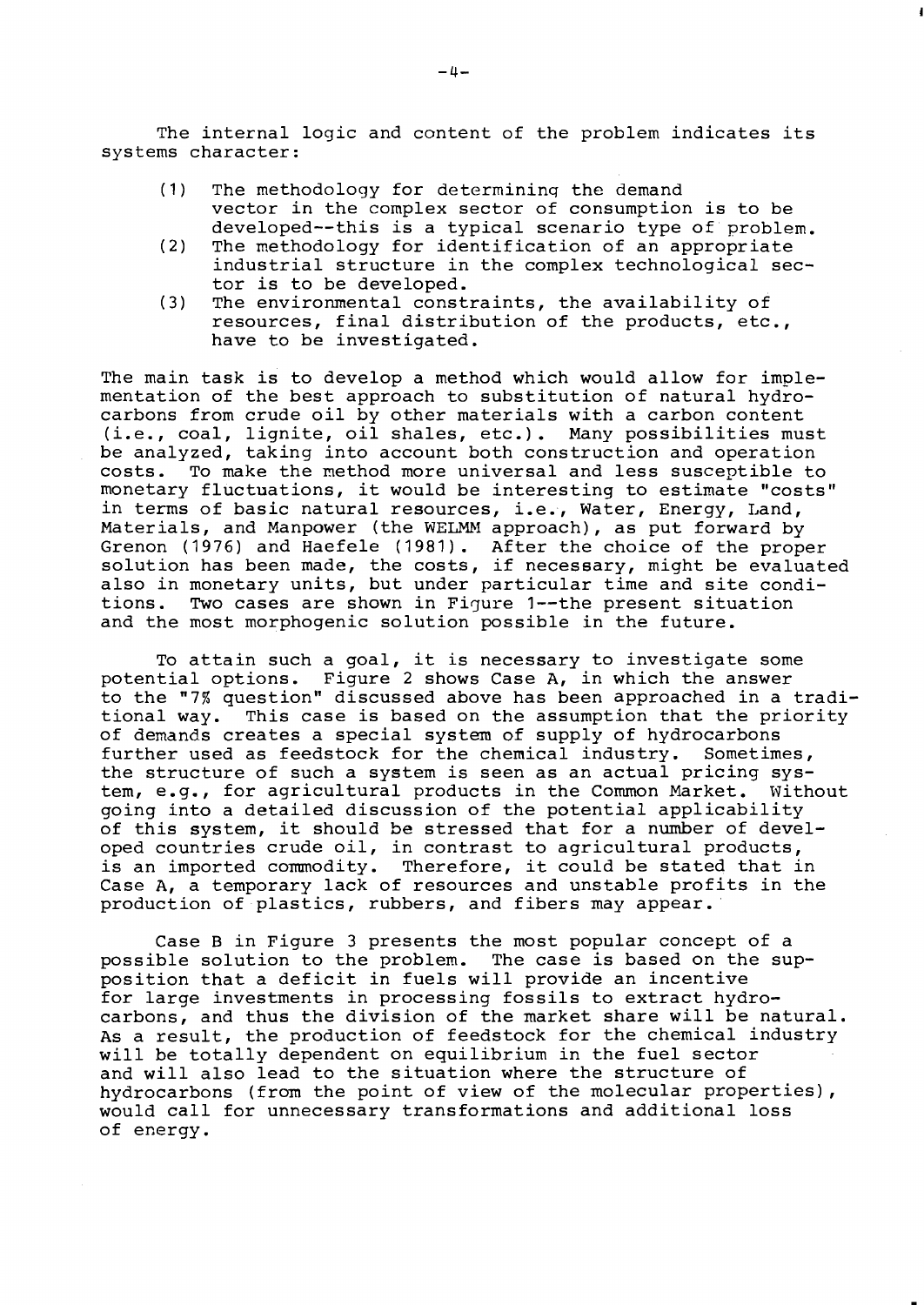

Figure 1. The way to substitution.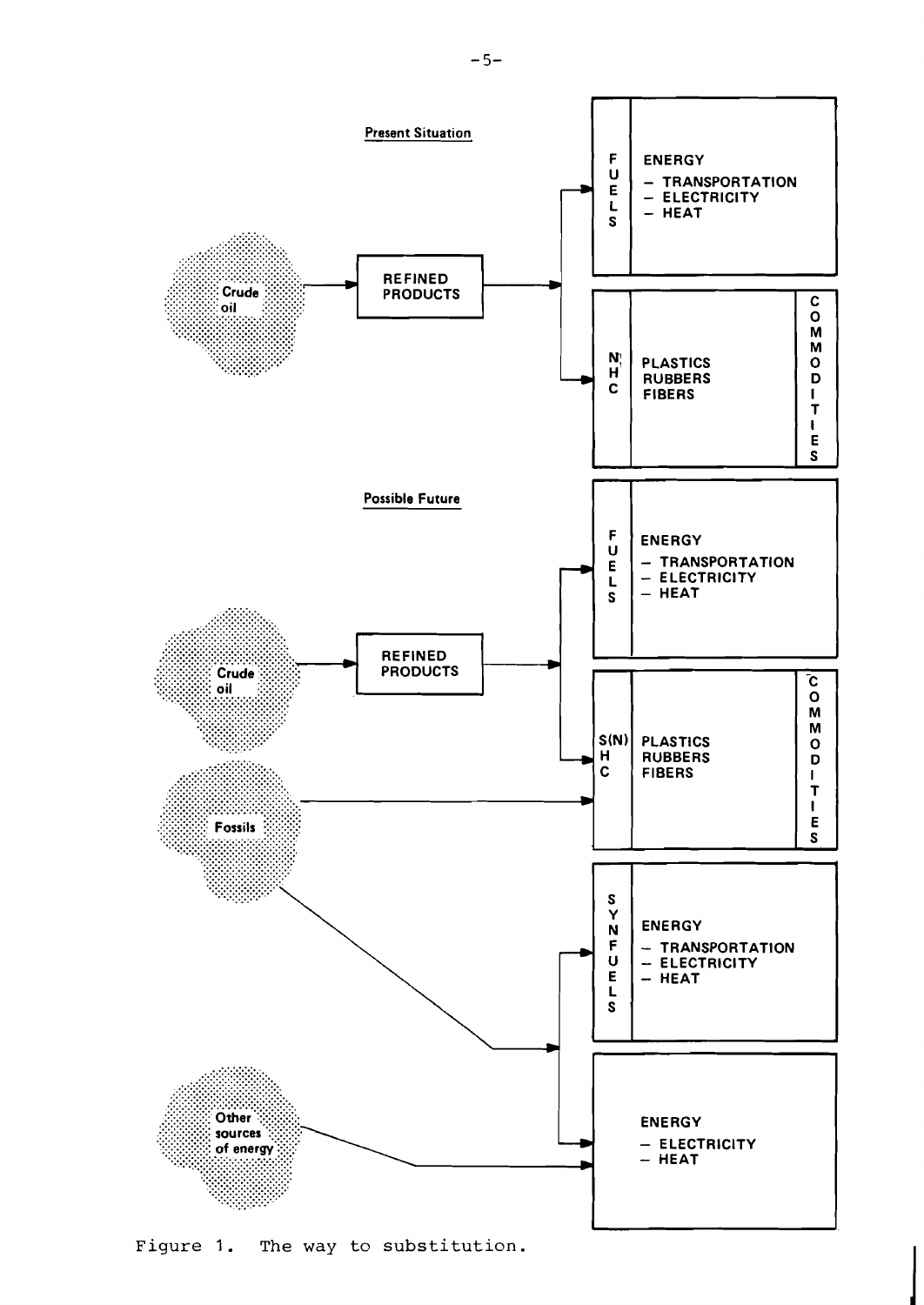

Figure 2. Case A: From where 7% can be obtained.

 $\bar{\beta}$  $\mathbf{r}$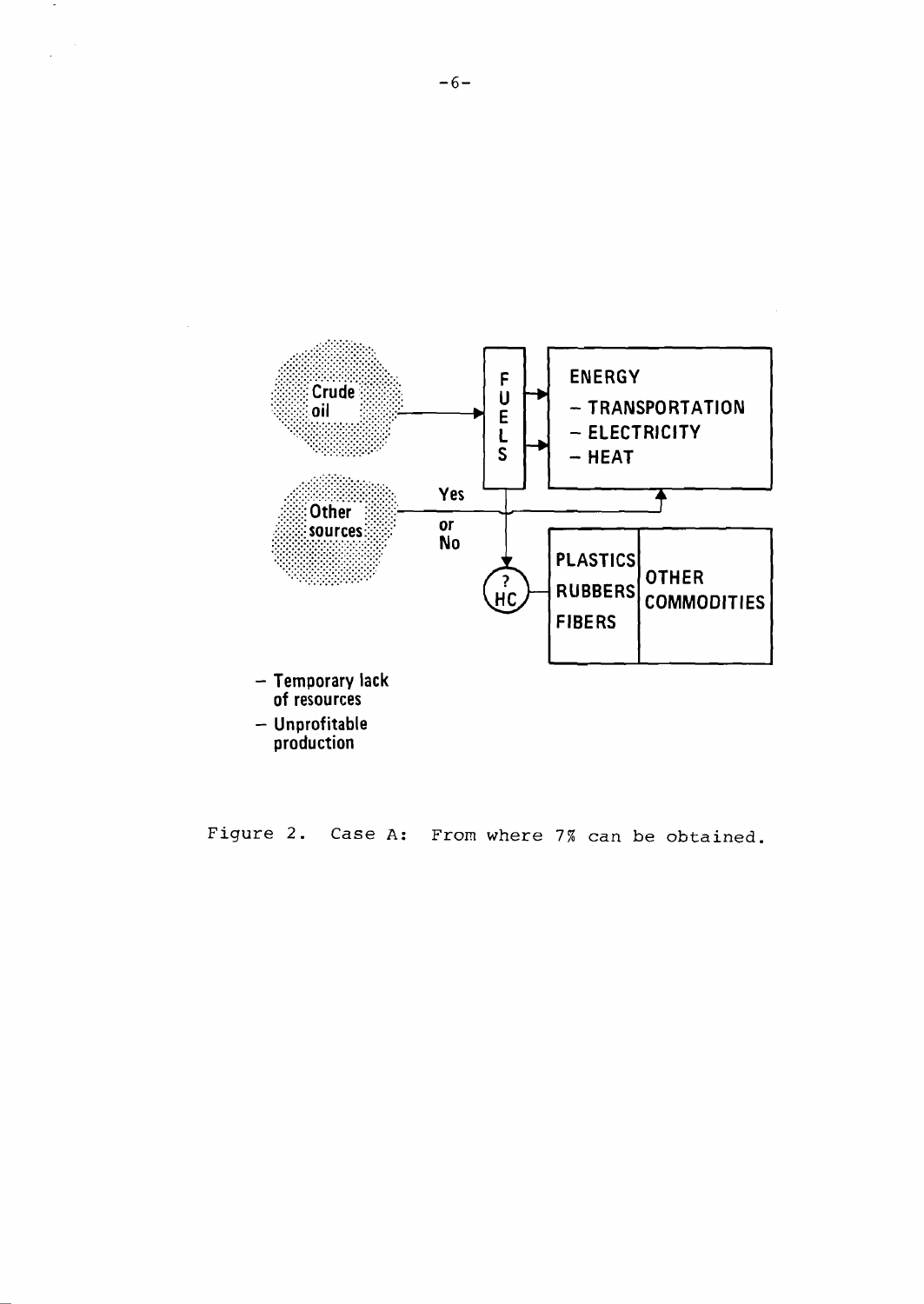

Case B: Most popular idea regarding Figure 3. HC supply.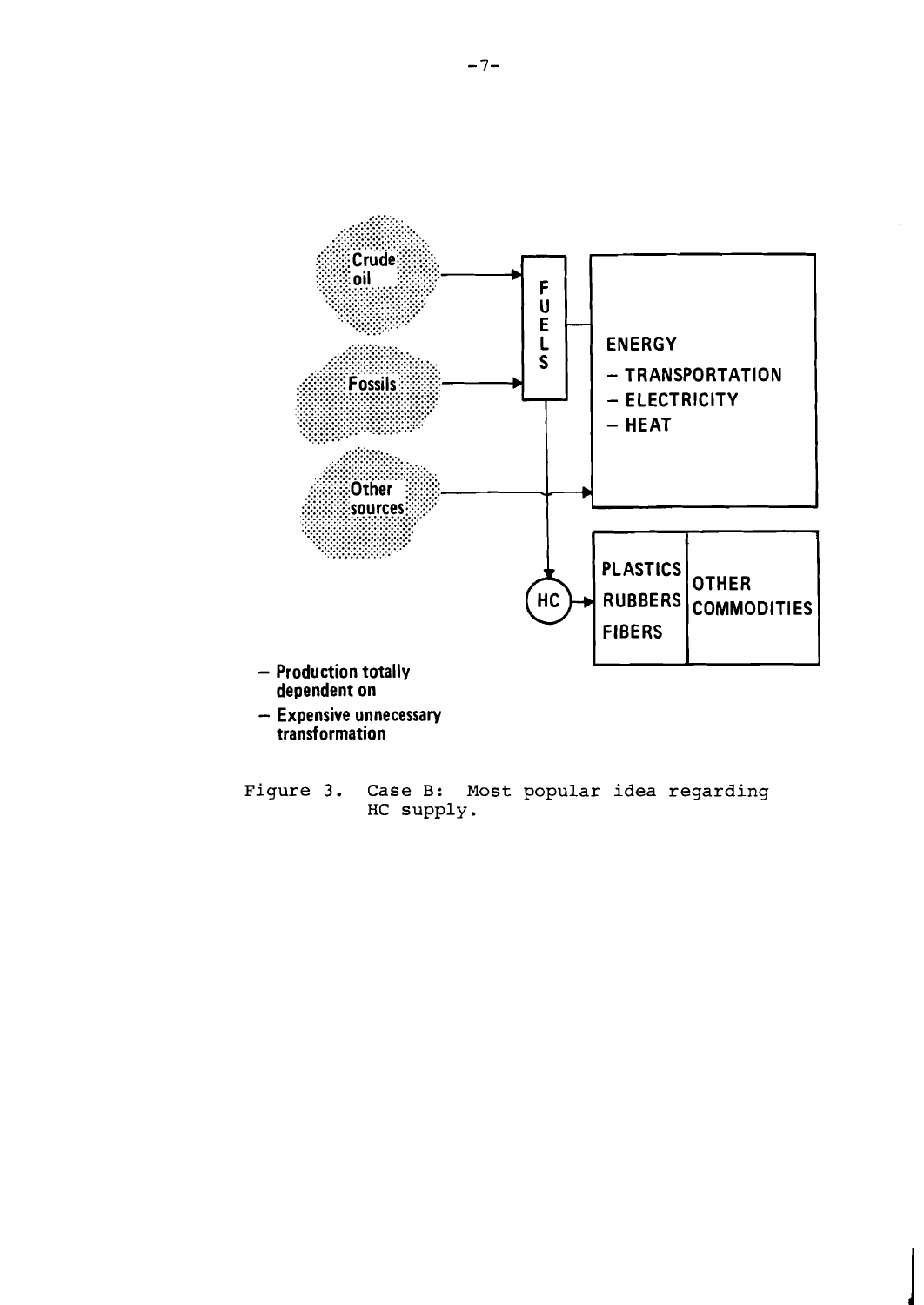Case C in Figure 4 analyzes another approach to the solution of the problem. The case is based on the assumption that <sup>a</sup> set of specific technological processes exists, leading directly to the robust structure of an industry producing feedstock for the chemical industry. This industry will cooperate with the fuel This industry will cooperate with the fuel sector by buying products obtained by processing crude oil as well as other fossils, and would sell some by-products which could be used for the fuel sector. As a result, the demands of the chemical industry would be assured by specific, optimal, caseto-case investments and realization would be time-market dependent. Independent and profitable production would result, with appropriate linkage to the fuel sector.

Figure 5 is an example of a typical case showing that "7%" can solve its own problems better than is foreseen in general solutions.

In standard practice, the synthesis of ammonia is based on the transformation of natural gas. The process consists of 5 (sometimes 6) typical elementary technological units. The integrated parameters describing efficiency of the process are  $E_1$ (total energy consumption in  $m.t.c.e.$ ), and  $I_1$  (total investment expenditures). The method proposed by the "generalists" for expenditures). The method proposed by the "generalists"<br>ammonia synthesis from coal has two production processes:

- (1) preparation of synthetic natural gas (technological process, line <sup>2</sup> in Figure 5) in five technological units;
- (2) preparation of ammonia in the standard unit.

The integrated parameters describing efficiency will be the sum of the two sets  $E_1$  I<sub>1</sub> +  $E_2$  I<sub>2</sub>, and one can claim that coalderived ammonia is much more expensive than that obtained from natural gas.

When utilizing new raw materials, application of standard methods of production design would not be optimal. An appropriate combination of existing processes would solve the problem better. The extreme case is given in line 3, where, in <sup>a</sup> process with <sup>6</sup> technological units, one can produce ammonia. The energy  $E_3$ , and investment  $I_3$ , will be substantially smaller than in the previous case--this is expressed by the equation at the bottom of the figure. Only through <sup>a</sup> detailed investigation of the different possibilities can one choose the proper solution for ammonia production in a given environment.

#### WHAT IS TO BE SOLVED AND OPTIMIZED?

The research program concerning the above should include the analysis of different possibilities for providing chemical feedstock and synfuels as by-products from hard coals and lignites, using various technological schemes and demand-supply cases:

to cover present and future demands from crude oil (extreme case)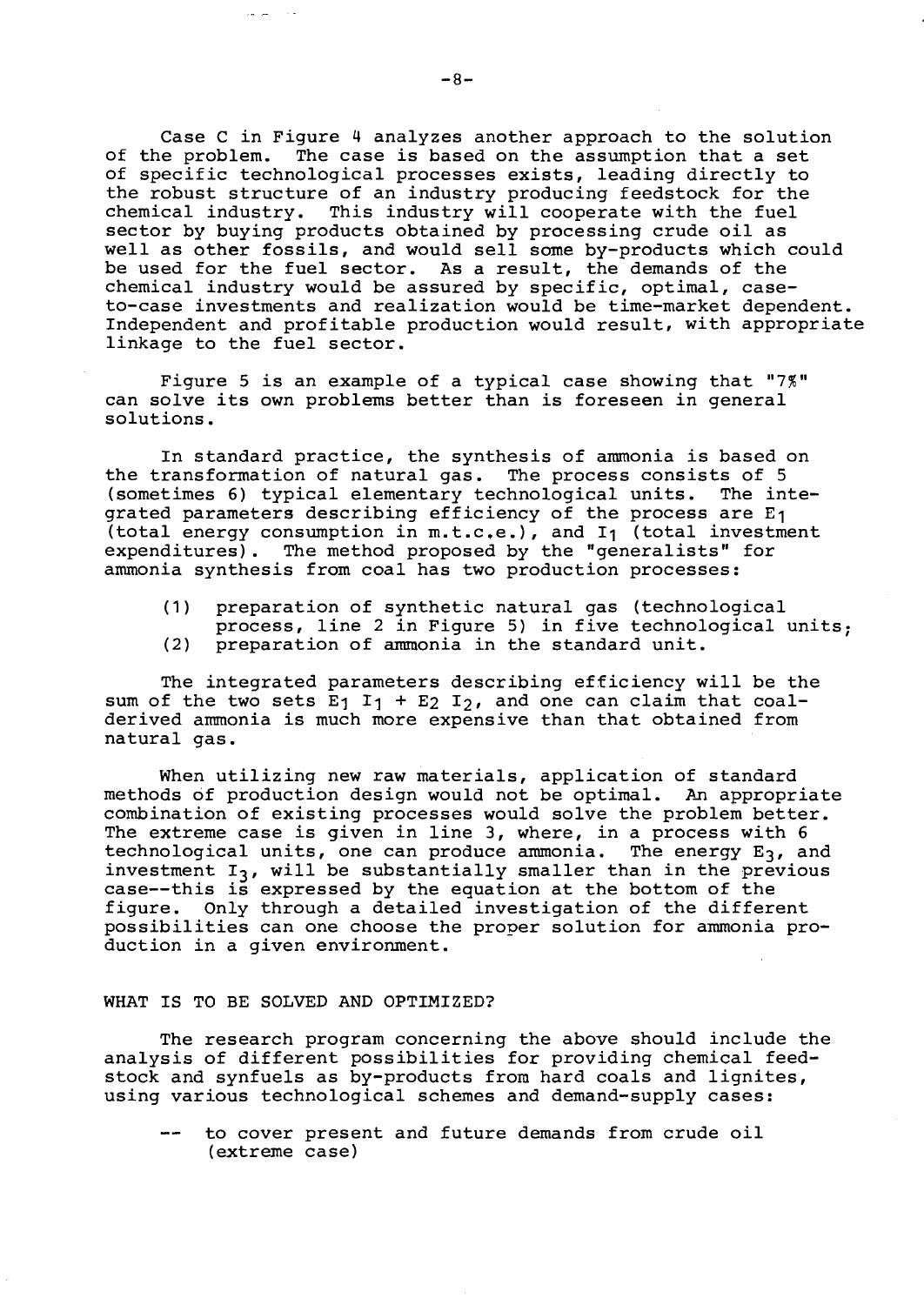

Figure 4. Case C: The robust solution.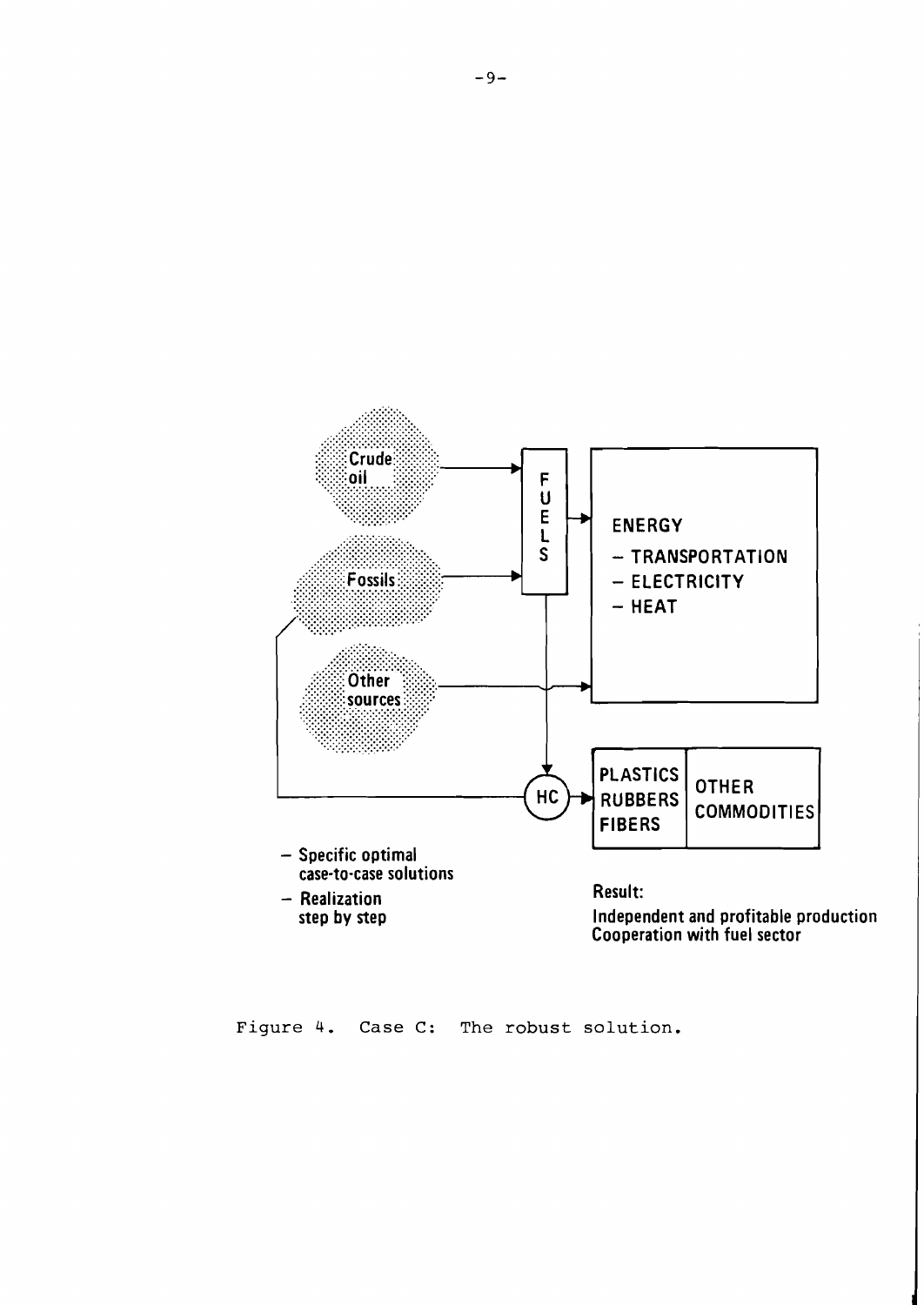

7% can solve its own problems better. Figure 5. 7% can solve its own problems better.Figure 5.

 $\bar{1}$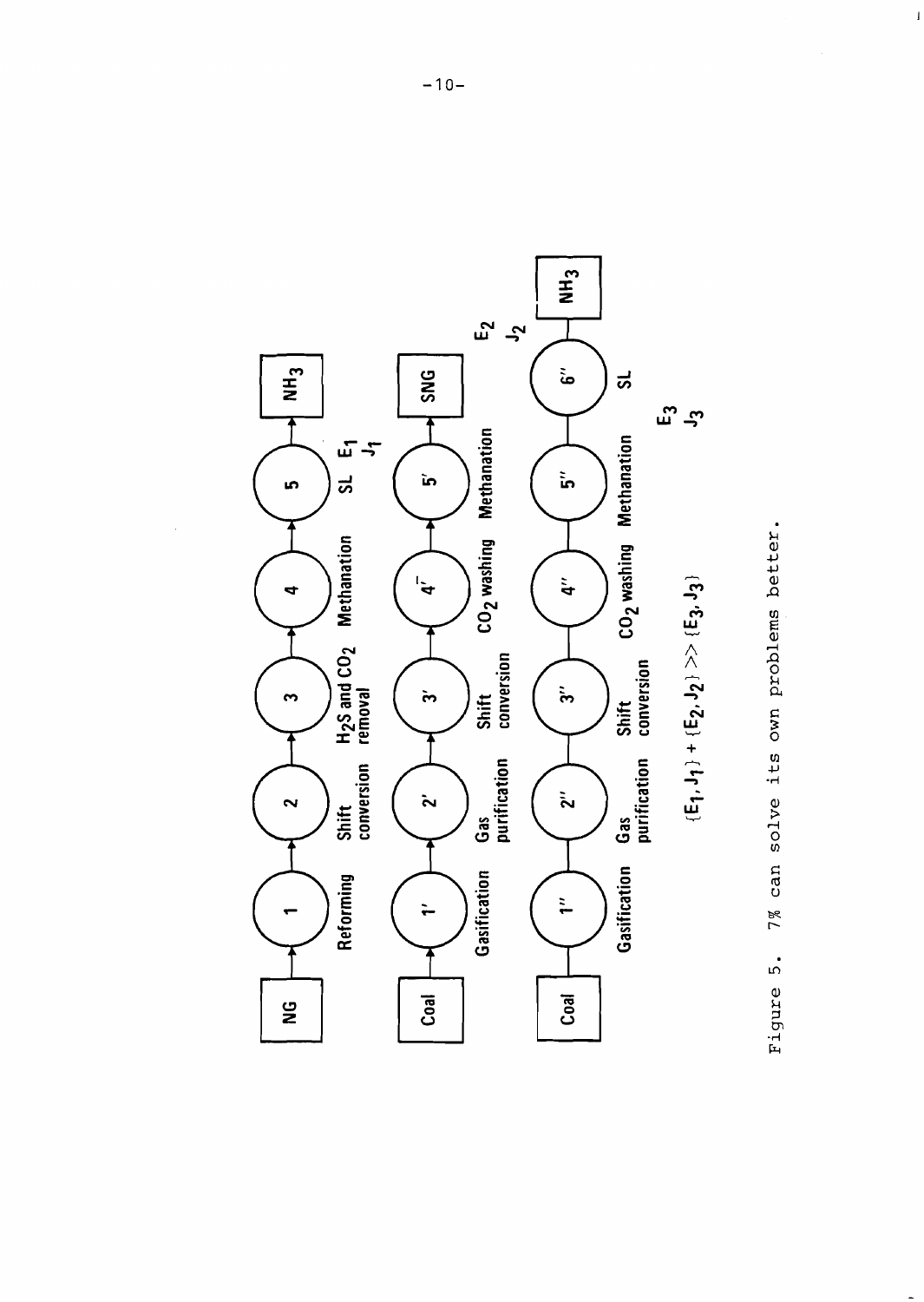-- to provide an actual supply of hydrocarbons from crude oil and to cover the growing demand for hydrocarbons from fossil-derived products mixed scenarios.

The problems of power generation should be taken into consideration only for a comparison of the efficiency of energy consumption and to establish possible trade-offs between different industrial sectors. Coal mining should also be treated as an external system, and the necessary data included as exogenous from the existing WELMM sets of information.

In order to limit the scope of the program, at the first stage it should only cover the basic demand vector:

- $\frac{1}{2}$ basic monomers
- $$ basic aromatics
- methane  $\frac{1}{2}$
- methanol and higher alcohols
- -- naphtha
- ammonia.

Because of the non-uniformity of the demand vector in different countries and economic regions, one ultimate solution obviously<br>does not exist. The availability of the given array of fossils The availability of the given array of fossils also varies from place to place. Therefore, selection of the method for transforming fossils into hydrocarbons in different countries and/or regions may require <sup>a</sup> different industrial structure.

Let us discuss the situation shown in Figure 6. In a given economic region, the specific consumption demand may either exist or be modeled for a given scenario. Taking into account that it is necessary to exclude wasteful consumption and include some recycling of ready-made products, the commodities production structure (II) could be defined. From simple material balance and knowledge of necessary transformations (technological lines) or foreseen improvements and possible innovations, the production structure of polymers and additives (I) can be derived. This structure of polymers and additives (I) can be derived. structure or polymers and additives (1) can be derived.<br>means that it is not necessary to foresee drastic changes in large, investment-intensive areas of the industrial structure. On the other hand, the fossil resources are known, and appropriate technological and technical conditions for their utilization have to be applied. The importance of environmental impacts is well-known and it does not have to be stressed at this point.

Therefore, if the demand vector <sup>Y</sup> is known and vector <sup>X</sup> of available resources can be defined, then the problem rests with such a structuralization of the set  $t_i$ , as to obtain optimal transformation T. Now we have to try to disclose what the transformations  $t_i$  and their components are.

Hydrocarbons can be obtained from any substance oontaining carbon. The higher the hydrogen content, the lower the cost of

J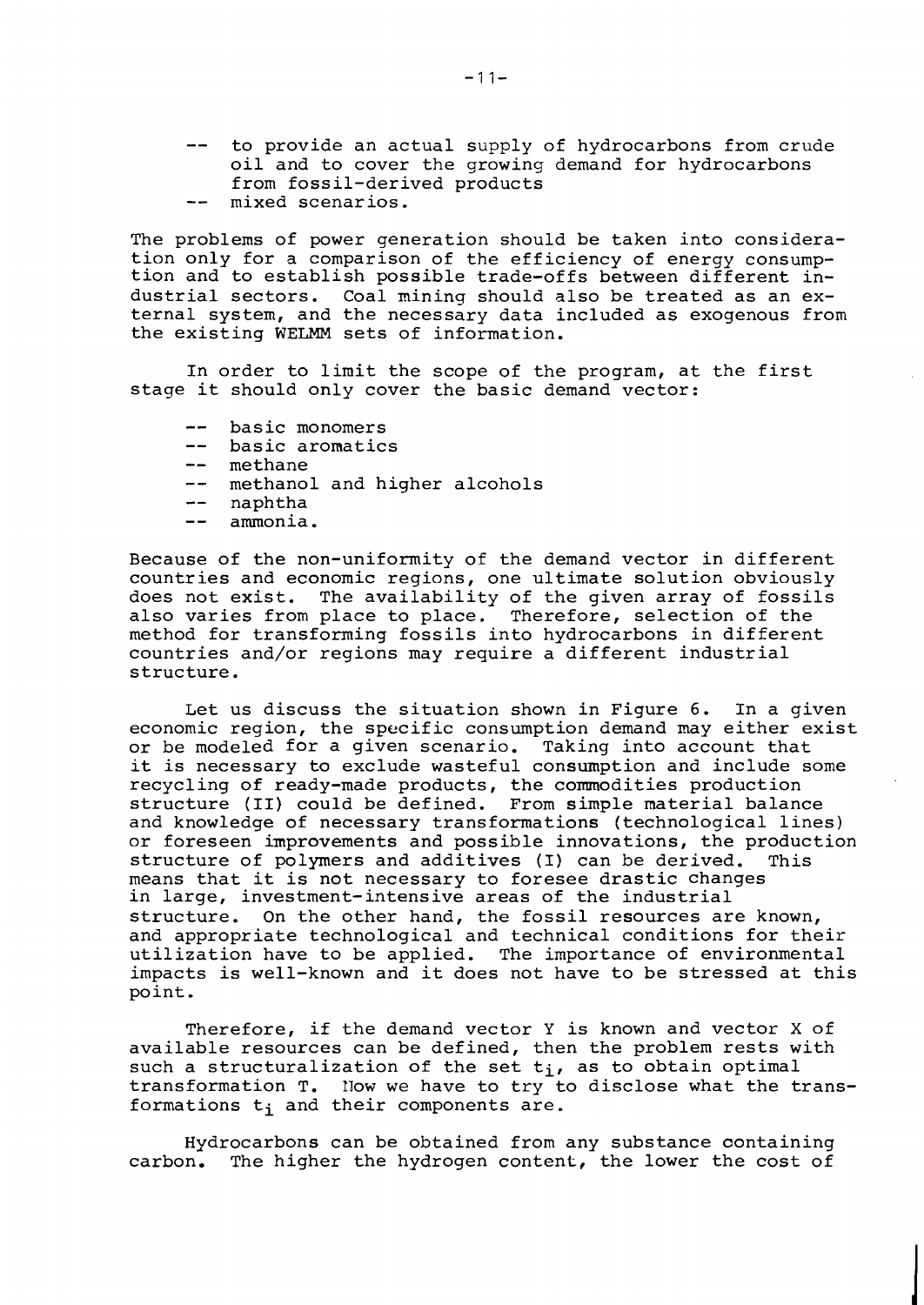

•

Figure 6. What is to be optimized?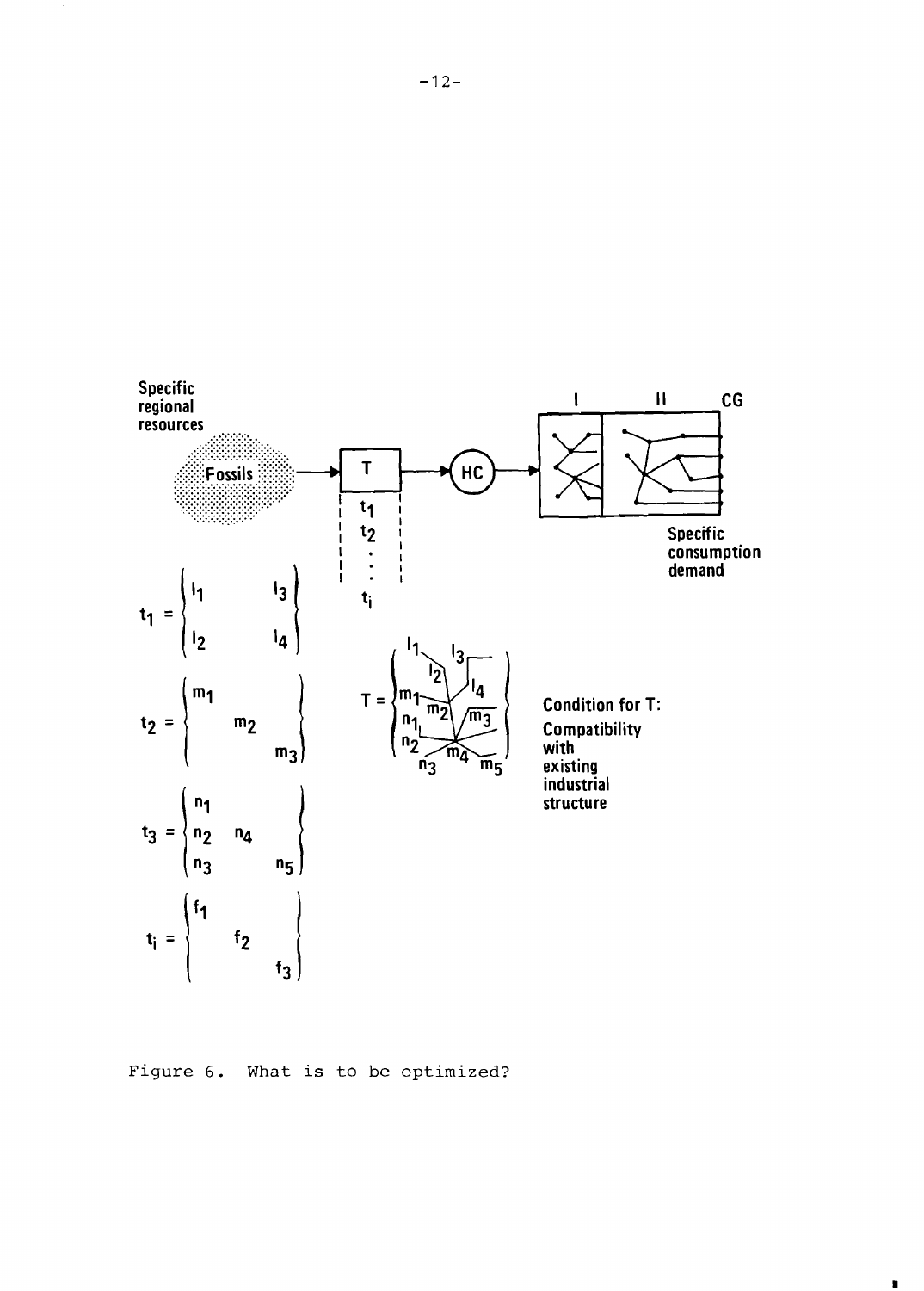its transformation to <sup>a</sup> specific molecular structure. Unfortunately, in the available fossils, the hydrogen content is not higher than 4-5%, and natural hydrocarbons used as feedstock for the chemical industry contain between 10-12% of hydrogen. To ensure transformations, several technological processes have been developed (see Figure 7). Then, to describe every production process  $t_i$ , it is necessary to collect and store the information concerning the function and structure of the process, and <sup>a</sup> set of its respective parameters. This would be <sup>a</sup> rather complicated task. Some of the technological processes are under development, some are very old; therefore, it is necessary to find <sup>a</sup> uniform way of describing different parameters of these processes.

The research program foresees the collection of numerical values which are necessary to perform the calculations of the integrated parameters and carry out simulation and optimization analysis. Some engineering studies for the particular processes will be indispensable.

Another specific aspect of different production processes used to extract hydrocarbons from fossils is their complexity. Every process is composed of several elementary technological Every process is composed of several elementary technological<br>units:  $l_j$ ,  $m_j$ ,  $n_j$ , etc. We define an elementary technological unit as that part of the industrial structure which transforms the flow of the materials and energy into specific products, or mix of products. The following cases can be identified:

- the product as a pure saleable substance;  $\overline{\phantom{a}}$
- -- the product as a mixture of saleable substances;
- the product as a mixture of substances which are  $--$ used at least twice in <sup>a</sup> given production/distribution area.

Therefore, we aim at composing <sup>a</sup> specific transformation T, having at our disposal definite process data sets for every elementary technological unit and utilizing specific properties of production dendrites (or process routes), from <sup>a</sup> given array of fossils. The algorithm necessary for optimization of technological structures composed in this way are currently being developed.

Parallel to the description of different structures by integrated parameters, it would be possible to carry out an analysis of various alternatives to select the one minimizing the consumption of basic natural resources (WELMM). Because several criteria have to be taken into account, the multi-objective optimization procedures developed at IIASA (Wierzbicki 1979) could be applied.

Generally, two methods of investigation have to be checked:

(1) Simulation of several (sometimes 20-30) different production processes composed of different technological units, and transformation of all possible grades of fossils. In computing every case, all WELMM parameters will have to be established. Comparison and choice of the most feasible solution will be found on an interactive basis.

j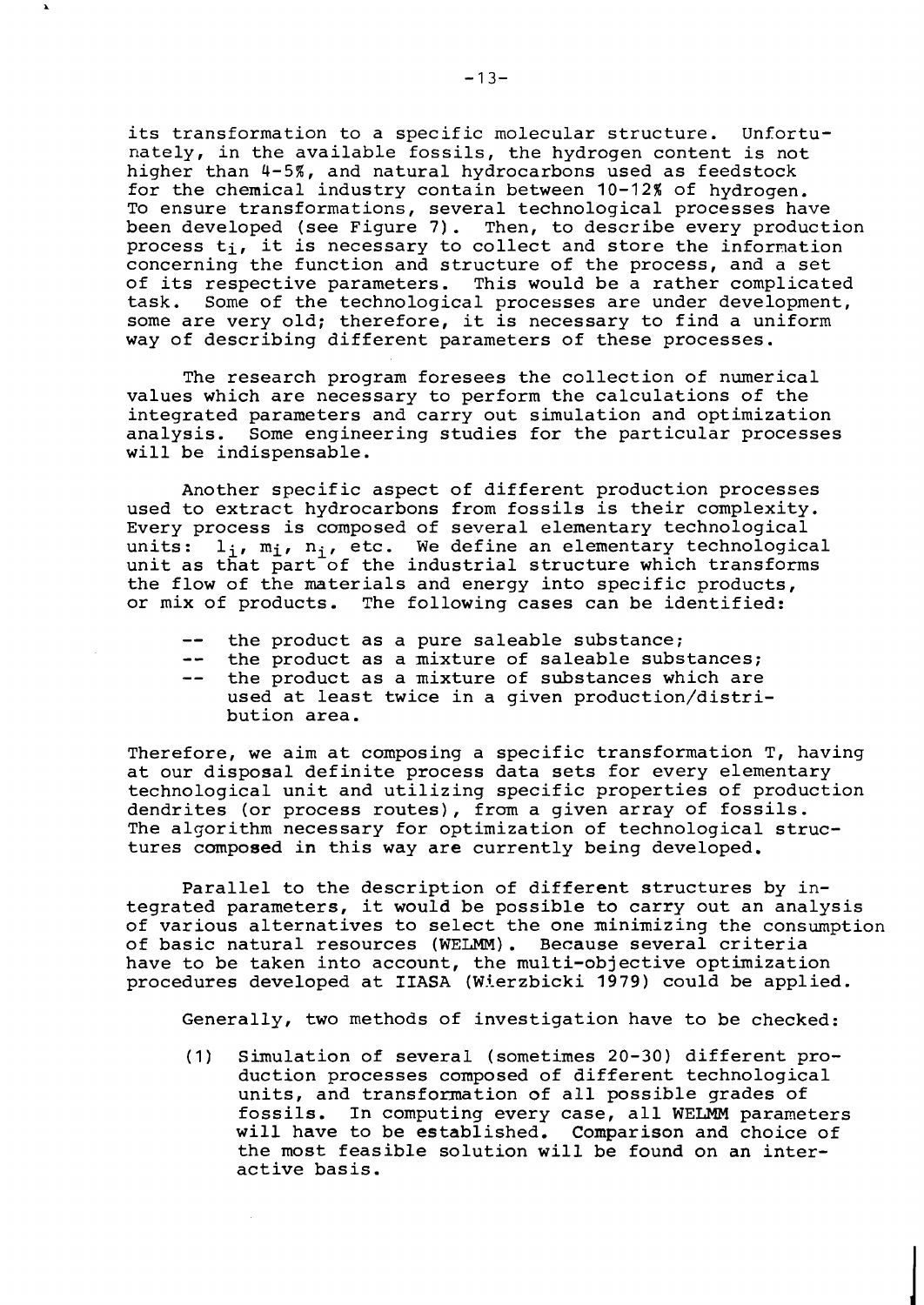|                                                 | Gasification<br>(oxidation)<br>of coal                                                                                        | Synthesis<br>gas<br>Acetylene             |
|-------------------------------------------------|-------------------------------------------------------------------------------------------------------------------------------|-------------------------------------------|
|                                                 | Carbide                                                                                                                       |                                           |
|                                                 | Coking                                                                                                                        | Tars and<br>coke                          |
| F DESTRUCTION OF THE ORIGINAL COAL STRUCTURE -- | Flush pyrolysis<br>of coal and heavy<br>oil mixtures<br>Flush pyrolysis<br>of coal                                            | Syncrude<br>and coke                      |
|                                                 | of coal suspensions<br>Hydrotreatment<br>of coal extracts<br>Hydrogenation                                                    | From light to<br>(Syncrude)<br>heavy oils |
| GROWING DEGREE OI                               | lignite by gases in super-<br>Extraction of coal and<br>Extraction of coal<br><b>xitical conditions</b><br>by liquid solvents | From light to<br>heavy oils<br>(Syncrude) |
|                                                 | PROCESSES                                                                                                                     | PRODUCTS                                  |

 $\frac{1}{2} \left( \frac{1}{2} \right)$ 

 $\ddot{\phantom{0}}$ 

Figure 7. Coal processing. Figure 7. Coal processing.

 $\hat{\mathcal{J}}$ 

 $\ddot{\phantom{0}}$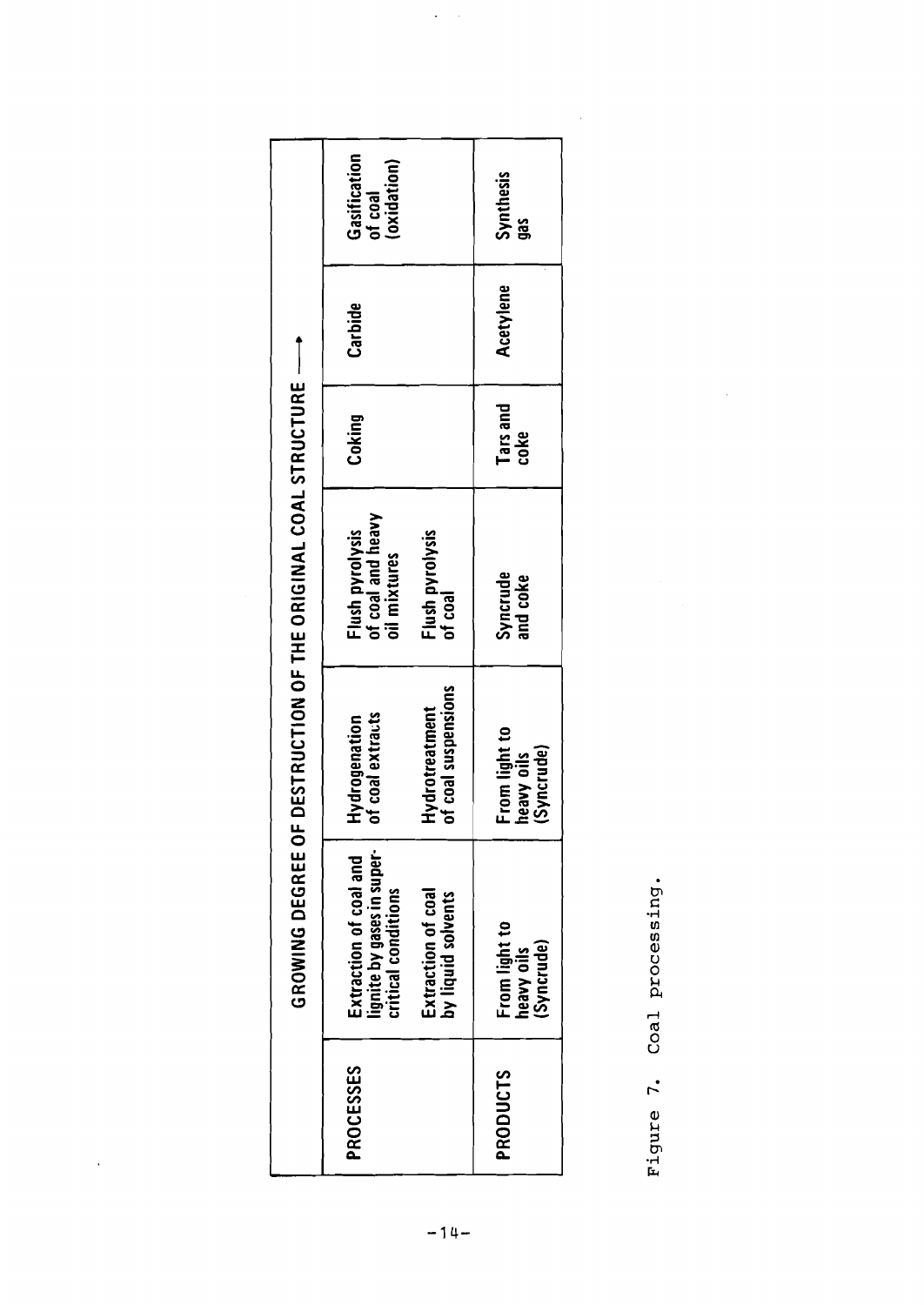(2) Simulation of all possible compositions will be attempted, but the optimization module will choose several close-to optimal solutions to be analyzed in a multiobjective optimization module in order to choose the optimal WELMM solution.

The first approach will require more work preceding computerized analysis, but the system would be more flexible and could become feasible under varied conditions.

An automated system would require prior development of a large number of different technological models, and possibly, some of them will be found useless or irrelevant for the next step of analysis. Therefore, rather typical cases, like the production of naphtha should be investigated with this type of methodology.

### MODEL OF THE PROPOSED SYSTEM

The pragmatic model to investigate all aspects of the  $prob$ lem presented herein is in preparation. IIASA's experience in the application of the WELMM approach as well as ICSE-AMM's in simulation and optimization of industrial structures make <sup>a</sup> qood starting point for the program which has already been initiated.

Most effort should be concentrated on the definition, description, and processing of the following sets of data and modules of the system (Figure 8):

Sets of data:

- Fossils inform&tion file (data sheet compiled information), including available raw materials, quantities, forecasts and limitations of development, description of qualitative parameters, integrated economic parameters  $(E,I)$ .
- Encyclopedia of production processes (data sheet compiled information), including identification of elementary technological units, description of the process and structural features and parameters, physical and economic properties of the WELMM indicators.
- Hydrocarbons information file (data sheet compiled information) including final destination, consumption coefficients, constraints for application, qualitative description, physical and economic parameters.

Operational modules:

- Macro-balance modules, M1.<br>Function: To define the u Function: To define the upper and lower limits of the use of fossils for different production programs. Control of constraints and definition of logistics.
- Master file module, M2.<br>Function: To define pr To define principles of the sequence of coupling of the elementary technological units to assure defined transformation <sup>T</sup> into <sup>a</sup> certain product.

j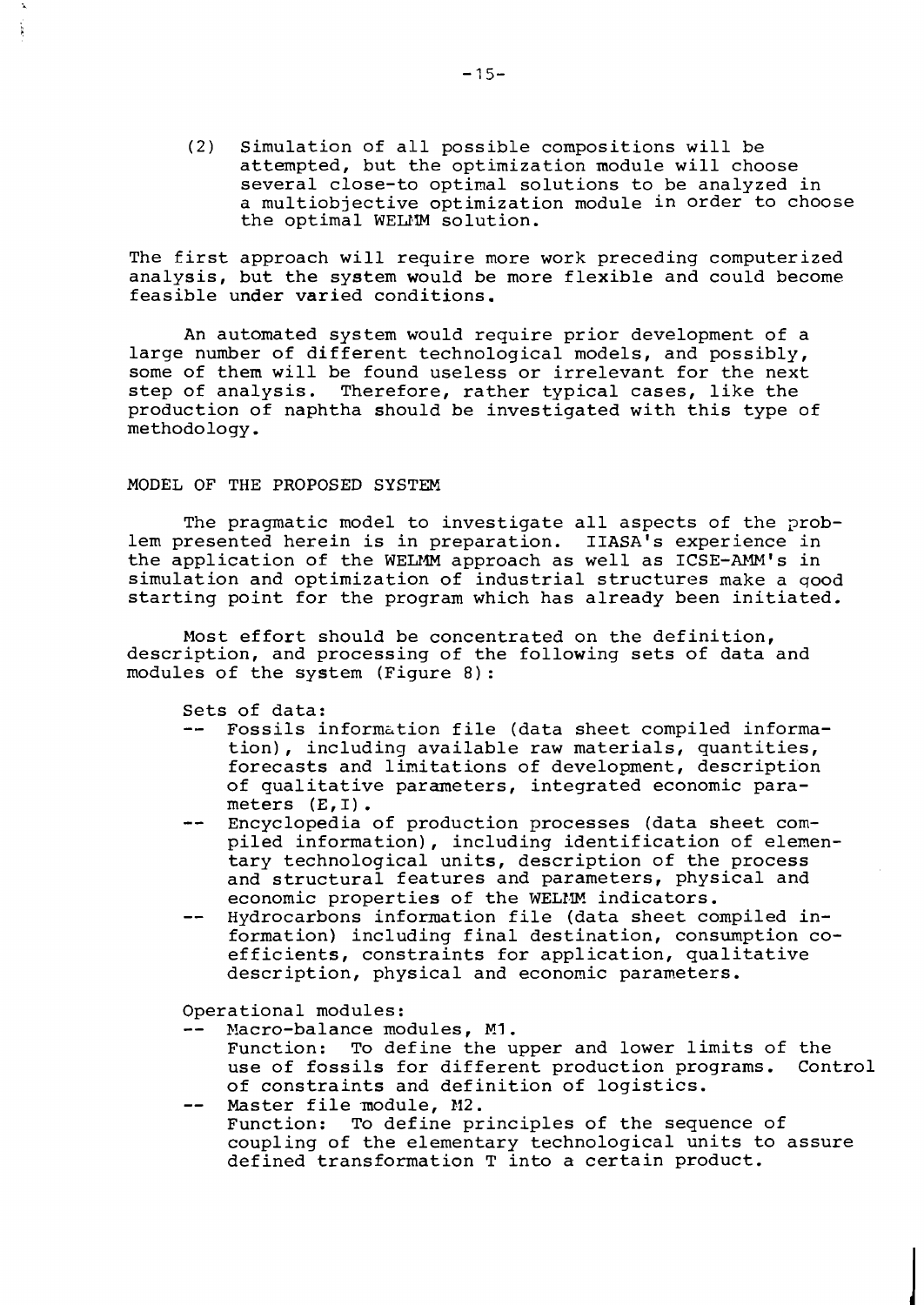

Figure 8. Under investigation (optimization system).

 $\bar{z}$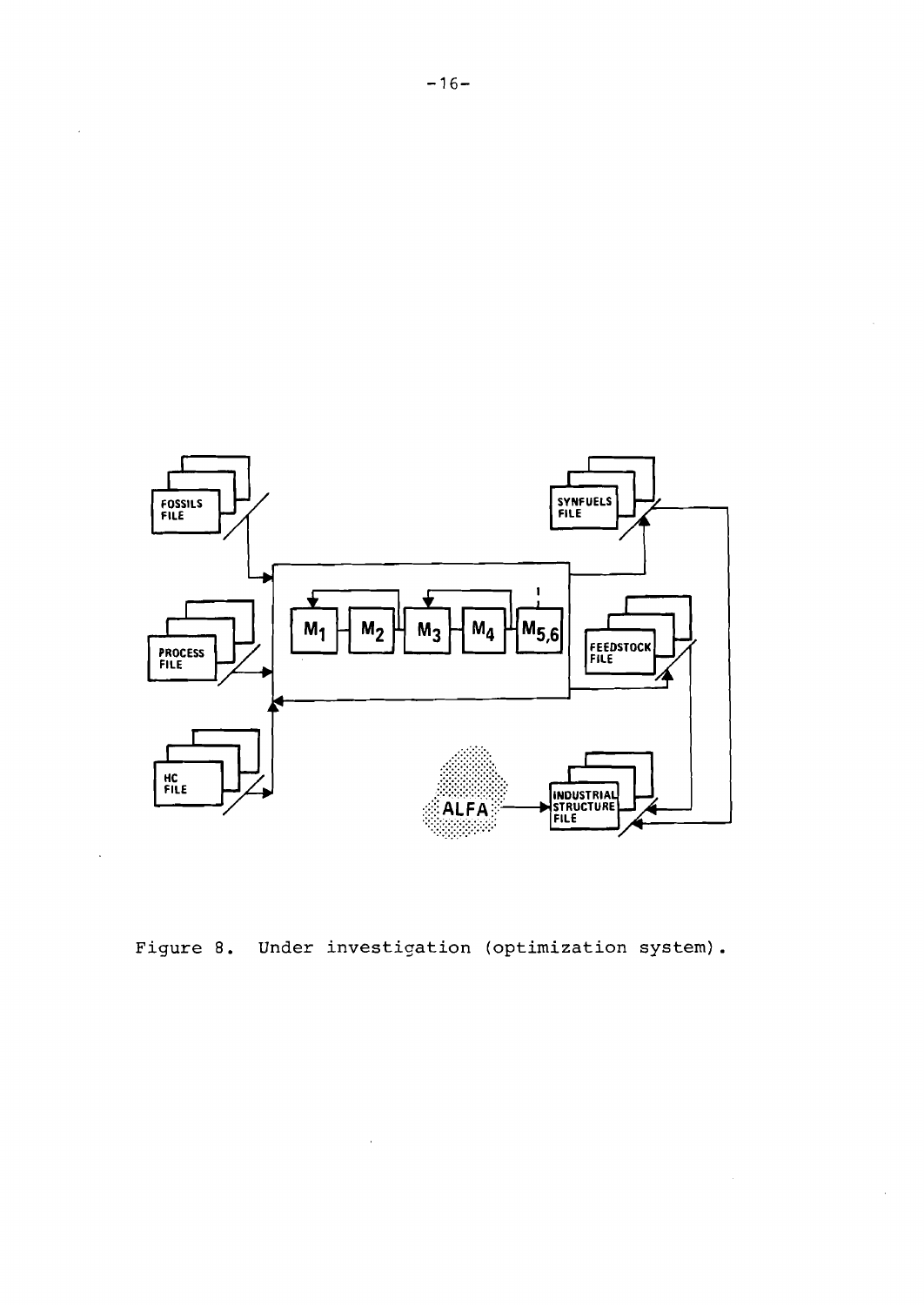Micro-balance module, M3.<br>Function: To define prop

To define properties of every production process (consumption figures for materials and energy, other resources utilization).

- Simulation and optimization module,  $M4$ .<br>Function: To define different producti To define different production lines and their arrangement into <sup>a</sup> more complex network; static and dynamic optimization of a multiobjective character.
- Module of adaptation to regional constraints, M5.<br>Function: To control the ability of the environm To control the ability of the environment to absorb the proposed technological solution. Additional input-output analysis.
- Decision modules, M6.<br>Function: To define To define a feasible solution; further analysis of exogenous constraints.

The systems analysis approach presented above would not replace the classical economic analysis indispensable in making decisions for implementation of a single investment project, but would only be a guideline of great importance, enabling rejection of infeasible solutions. Due to this approach, it would be possible to make a selection from many different models on the basis<br>of uniform, sensible, and objective criteria. Thus, only the of uniform, sensible, and objective criteria. models selected by such means would be further analyzed using traditional methods of investment decision making. The set of models from which one is to be selected for realization would be enlarged, and the selection itself would be more objective and rational.

It is also important that at present, information on individual process lines and, even more, on various models describing them, is scattered. To gather all the information takes more time than is available in many cases, not only for carrying out analysis, but also for taking a decision. The system proposed analysis, but also for taking a decision. in the present study would gather the information in a place such as IIASA and make it easily accessible. Actually, to a certain<br>extent, the selection would still be based on experience. At extent, the selection would still be based on experience. this stage, also the model developer's intuition would playa very important creative role in addition to his knowledge. very important creative fore in addition to his knowledge.<br>Moreover, in comparison with the present state of the art, the difference would lie in the fact that more diverse models could be analyzed in a shorter time.

The number of process lines included in the program, taking into account alternatives bound up with different production rates, raw materials as well as process technology, total<br>241. This is a preliminary estimation. As a result of a thore This is a preliminary estimation. As a result of a thorough examination of the individual process lines, it is quite probable that the total number of process lines will be reduced. It should also be emphasized that several units, or even sets or complexes, contained in the individual process lines will be repeated.

 $\overline{\phantom{a}}$ 

Table 1 shows the basis for estimation of the number of process lines to be analyzed.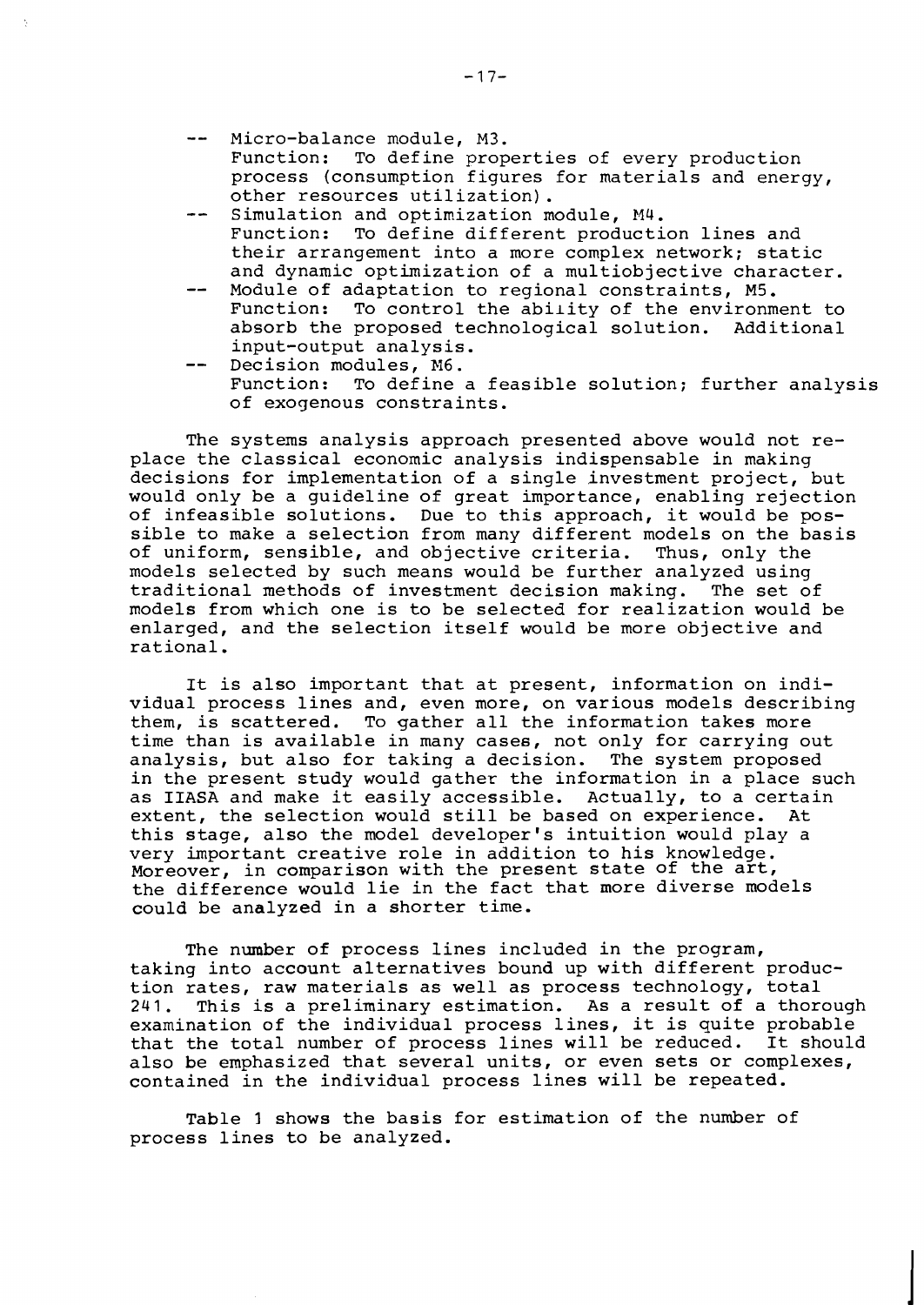Table 1. Number of process lines included in the system. Table 1. Number of process lines included in the system.

|                          | Process line definition, type of production, raw materials,                                                                                                                                                                                                                                                                                                                 | Number of alternatives: |                          |                       |                |
|--------------------------|-----------------------------------------------------------------------------------------------------------------------------------------------------------------------------------------------------------------------------------------------------------------------------------------------------------------------------------------------------------------------------|-------------------------|--------------------------|-----------------------|----------------|
|                          | process, production rate                                                                                                                                                                                                                                                                                                                                                    | Production<br>rate      | stock<br>Feed-           | Technology<br>Process | Total          |
| $\overline{\phantom{0}}$ | Gasoline, motor and fuel oils from crude oil: 2 types of<br>refinery, 3 production rates                                                                                                                                                                                                                                                                                    | ς                       |                          | $\mathbf{\hat{c}}$    | $\mathbf 0$    |
| $\overline{2}$ .         | production rates,<br>2 lique-<br>gasifica-<br>$TTC$ +<br>(ADL, COGAS)<br>hydrotreatment, flush pyrolysis hydrogasification,<br>tion + F-T synthesis, gasification-methanol-Mobil,<br>process:<br>$\tilde{\mathcal{E}}$<br>$\frac{4}{5}$<br><br>Gasoline, motor and fuel oils from coal<br>faction processes, 2 complex processes<br>Types<br>2 coal types (brown and hard). | Μ                       | $\sim$                   | c                     | 54             |
| .,                       | processes<br>rates, 2<br>Ammonia from natural gas: 3 production<br>(reforming, partial oxidation)                                                                                                                                                                                                                                                                           | $\sim$                  | $\mathbf -$              | $\mathbf{\Omega}$     | $\ddot{\circ}$ |
| $\ddot{4}$ .             | Ammonia from heavy residue: 3 production rates                                                                                                                                                                                                                                                                                                                              | ς                       | ᆏ                        | ᆋ                     | 3              |
| <u>ທີ່</u>               | 2 grades of coal,<br>Ammonia from coal: 3 production rates,<br>gasification processes<br>4                                                                                                                                                                                                                                                                                  | $\sim$                  | $\mathbf{\Omega}$        | 4                     | 24             |
| <u>، ما</u>              | Olefins from crude oil: 2 production rates, 3 types of feed-<br>stocks (naphtha, heavy residue, LPG)                                                                                                                                                                                                                                                                        | $\mathbf{\Omega}$       | S                        | ⊣                     | $\circ$        |
| $\overline{7}$ .         | Types<br>Mobil, LTC, flush pyrolysis, hydrogasification and 2 complex<br>of process: gasification + F-T synthesis, gasification +<br>2 grades of coal.<br>Olefins from coal: 2 production rates,<br>processes                                                                                                                                                               | $\mathbf{\Omega}$       | $\mathbf{\Omega}$        | 7                     | 28             |
| $\dot{\mathbf{e}}$       | 2 processes (steam<br>3 production rates,<br>cracking, reforming)<br>BTX from crude oil:                                                                                                                                                                                                                                                                                    | Μ                       | $\overline{\phantom{0}}$ | $\sim$                | $\circ$        |

Continued overleaf. Continued overleaf.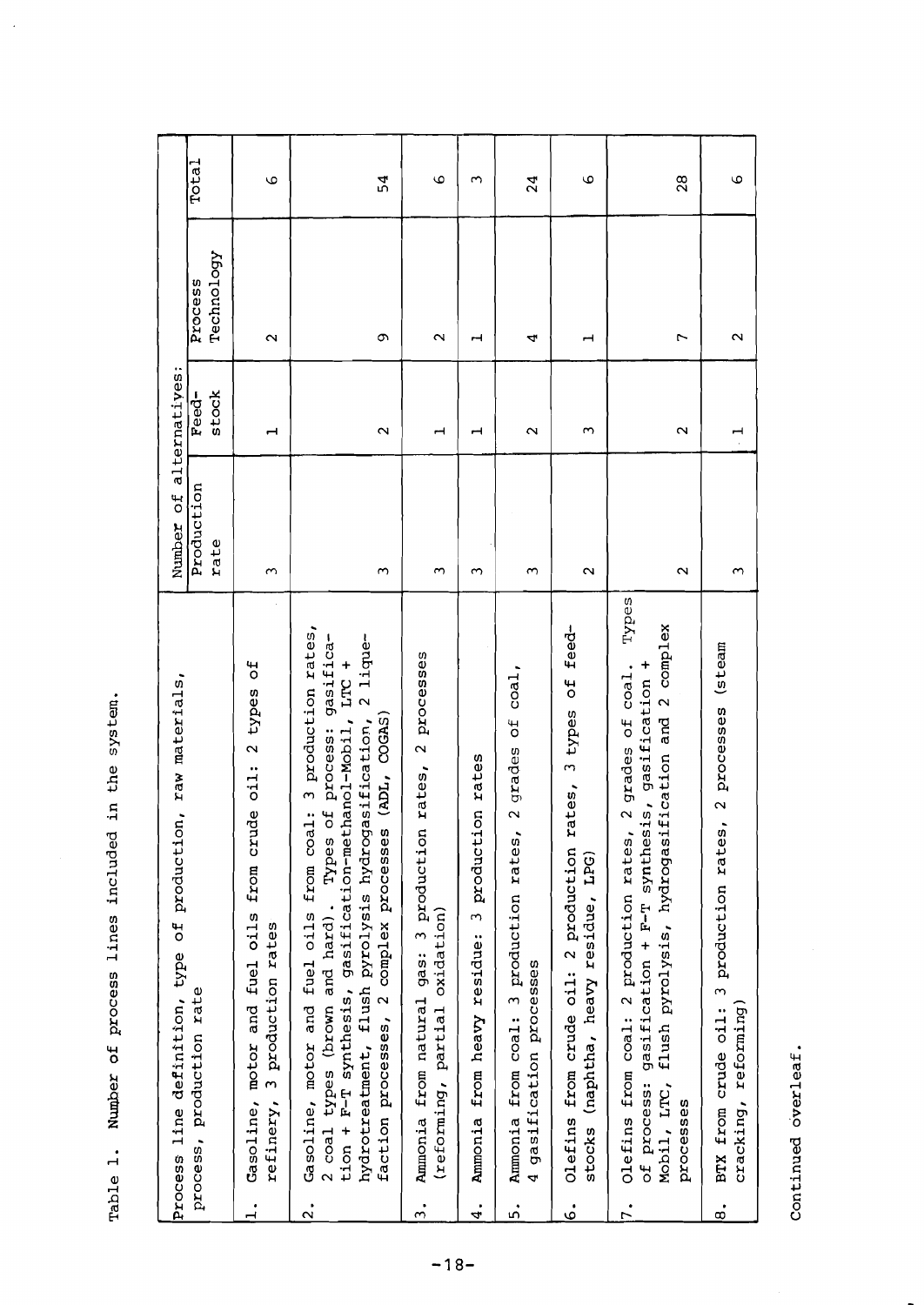Table 1. Number of process lines included in the system, continued. Table 1. Number of process lines included in the system, continued.

 $\overline{\phantom{a}}$ 

 $\tilde{\textbf{A}}$ 

| raw materials,<br>Process line definition, type of production,                                                                                                                                     | Number of alternatives: |                          |            |                |
|----------------------------------------------------------------------------------------------------------------------------------------------------------------------------------------------------|-------------------------|--------------------------|------------|----------------|
| process, production rate                                                                                                                                                                           | Production              | Feed-                    | Process    | Total          |
|                                                                                                                                                                                                    | rate                    | stock                    | Technology |                |
| BTX from coal: 3 production rates, 2 grades of coal. Types<br>of process: LTC, flush pyrolysis, hydrogasification, coal<br>liquefaction -- 2 processes, 2 complex processes and gasi-<br><u>്ര</u> |                         |                          |            |                |
| fication + Mobil                                                                                                                                                                                   |                         | $\sim$                   | $\infty$   | $\frac{48}{3}$ |
| tes, 2 kinds of<br>feedstocks (natural gas and heavy residue). Meihane<br>residue<br>10. Methanol from crude oil: 3 production ra<br>reforming and partial oxidation of heavy                      |                         | $\overline{\mathcal{C}}$ |            | $\circ$        |
| 2 grades of coal,<br>11. Methanol from coal: 3 production rates,<br>4 gasification processes                                                                                                       | Μ                       | $\mathbf{\tilde{c}}$     | 4          | 24             |
| grades of coal,<br>cation<br>12. Methane from coal: 3 production rates, 2<br>4 gasification processes and hydrogasifi                                                                              | ω                       | $\mathbf{\mathsf{C}}$    | ۱∩         | <b>SC</b>      |
| TOTAL NUMBER OF DIFFERENT PROCESS LINES                                                                                                                                                            |                         |                          |            | 241            |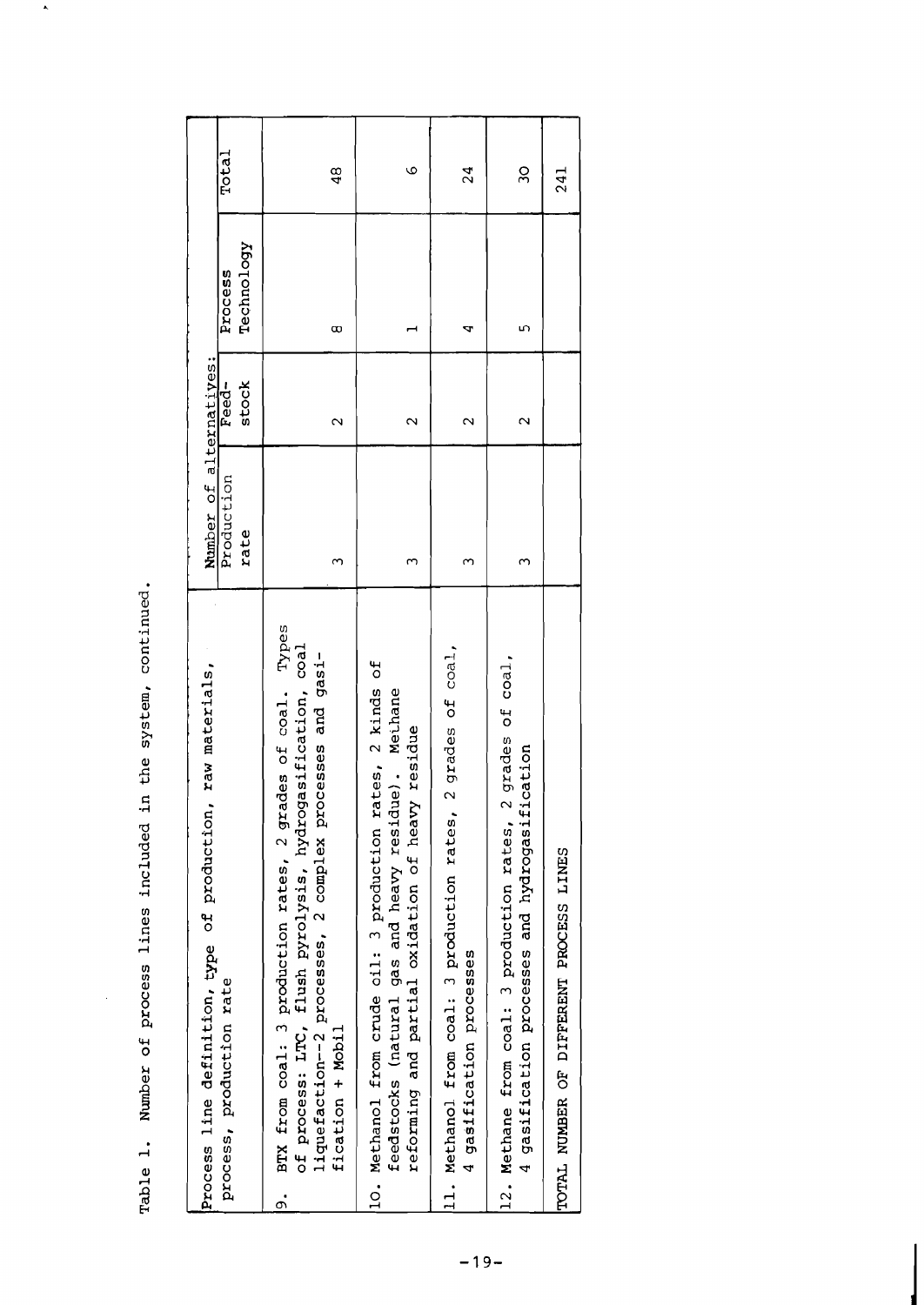## CONCLUSIONS

It is very difficult at this stage of research to attempt to present final conclusions. The problem is of great importance to the world economy, and, from the point of view of the methodology, there are at least as many approaches as the number of engineering and scientific organizations seeking the solution.

None of the existing or proposed methodologies has been proved to be appropriate in general analysis. The program proposed here provides <sup>a</sup> chance, because it uses an example of <sup>a</sup> rather limited industrial structure which may help not only to solve <sup>a</sup> problem (the answer lies in the development of an industrial structure for the production of hydrocarbons), but it can also provide valuable results which could find practical and methodological applications in <sup>a</sup> wider context, e.g., in synfuels production as well as in other industrial development programs.